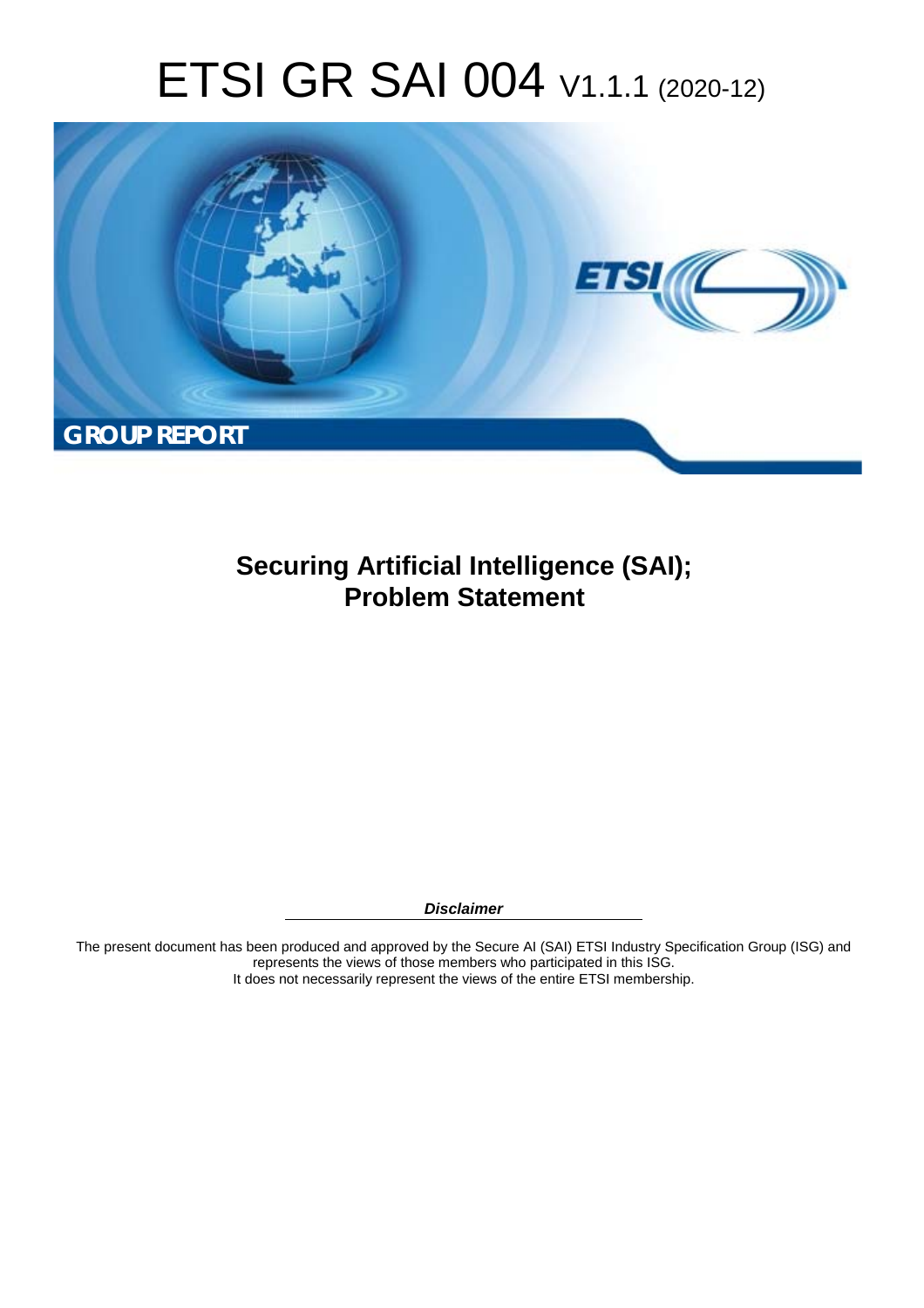Reference

DGR/SAI-004

Keywords

artificial intelligence, security

#### *ETSI*

#### 650 Route des Lucioles F-06921 Sophia Antipolis Cedex - FRANCE

Tel.: +33 4 92 94 42 00 Fax: +33 4 93 65 47 16

Siret N° 348 623 562 00017 - NAF 742 C Association à but non lucratif enregistrée à la Sous-Préfecture de Grasse (06) N° 7803/88

#### *Important notice*

The present document can be downloaded from: <http://www.etsi.org/standards-search>

The present document may be made available in electronic versions and/or in print. The content of any electronic and/or print versions of the present document shall not be modified without the prior written authorization of ETSI. In case of any existing or perceived difference in contents between such versions and/or in print, the prevailing version of an ETSI deliverable is the one made publicly available in PDF format at [www.etsi.org/deliver](http://www.etsi.org/deliver).

Users of the present document should be aware that the document may be subject to revision or change of status. Information on the current status of this and other ETSI documents is available at <https://portal.etsi.org/TB/ETSIDeliverableStatus.aspx>

If you find errors in the present document, please send your comment to one of the following services: <https://portal.etsi.org/People/CommiteeSupportStaff.aspx>

#### *Copyright Notification*

No part may be reproduced or utilized in any form or by any means, electronic or mechanical, including photocopying and microfilm except as authorized by written permission of ETSI. The content of the PDF version shall not be modified without the written authorization of ETSI. The copyright and the foregoing restriction extend to reproduction in all media.

> © ETSI 2020. All rights reserved.

**DECT™**, **PLUGTESTS™**, **UMTS™** and the ETSI logo are trademarks of ETSI registered for the benefit of its Members. **3GPP™** and **LTE™** are trademarks of ETSI registered for the benefit of its Members and of the 3GPP Organizational Partners. **oneM2M™** logo is a trademark of ETSI registered for the benefit of its Members and of the oneM2M Partners. **GSM®** and the GSM logo are trademarks registered and owned by the GSM Association.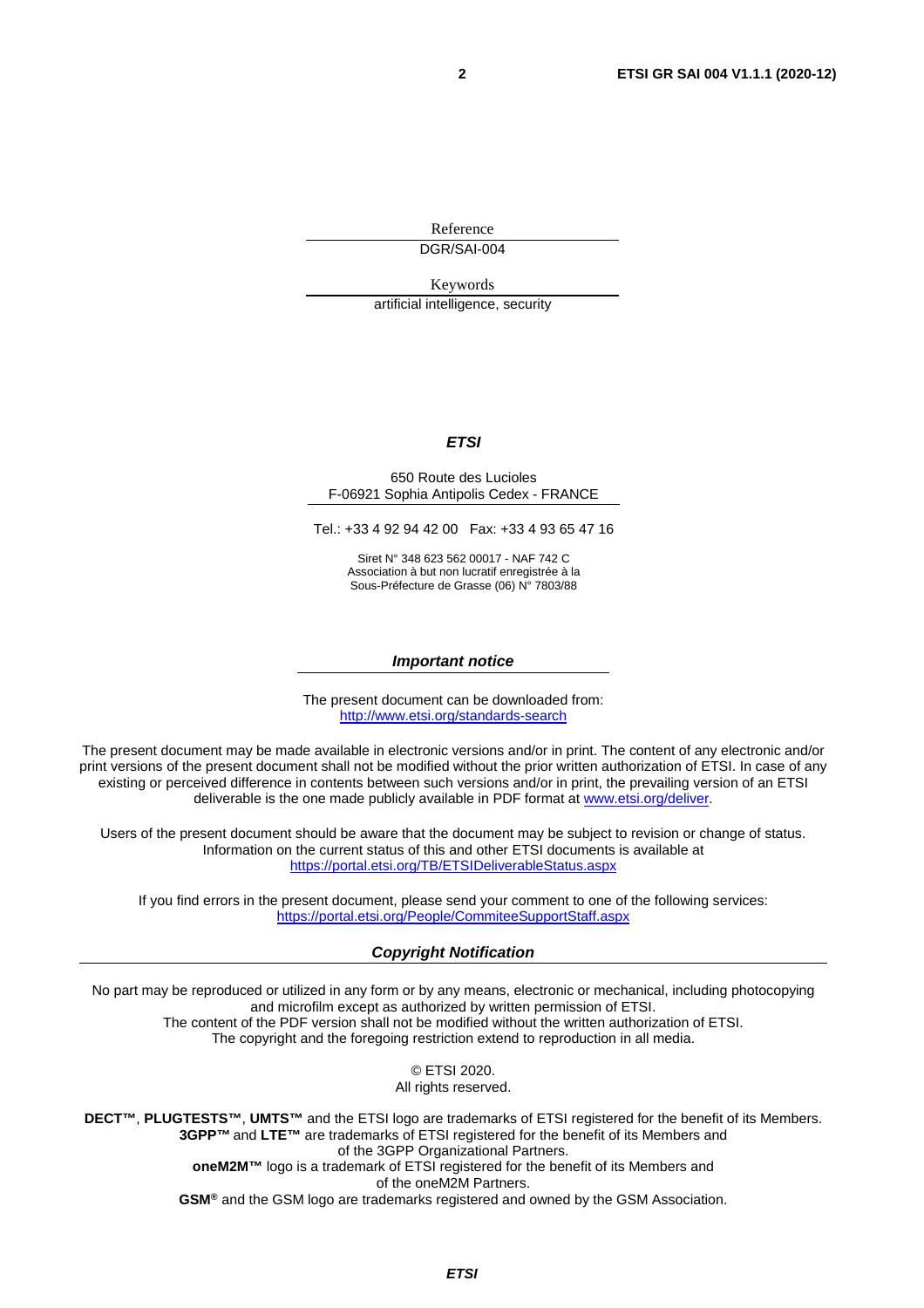# Contents

| 1                  |  |  |  |  |  |
|--------------------|--|--|--|--|--|
| 2                  |  |  |  |  |  |
| 2.1                |  |  |  |  |  |
| 2.2                |  |  |  |  |  |
| 3                  |  |  |  |  |  |
| 3.1                |  |  |  |  |  |
| 3.2                |  |  |  |  |  |
| 3.3                |  |  |  |  |  |
| $\overline{4}$     |  |  |  |  |  |
| 4.1                |  |  |  |  |  |
| 4.2                |  |  |  |  |  |
| 4.3                |  |  |  |  |  |
| 4.3.1              |  |  |  |  |  |
| 4.3.2<br>4.3.2.1   |  |  |  |  |  |
| 4.3.2.2            |  |  |  |  |  |
| 4.3.3              |  |  |  |  |  |
| 4.3.3.1            |  |  |  |  |  |
| 4.3.3.2            |  |  |  |  |  |
| 4.3.4              |  |  |  |  |  |
| 4.3.5              |  |  |  |  |  |
| 4.3.6              |  |  |  |  |  |
| 4.3.6.1            |  |  |  |  |  |
| 4.3.6.2<br>4.3.6.3 |  |  |  |  |  |
| 4.3.6.4            |  |  |  |  |  |
| 4.3.7              |  |  |  |  |  |
| 4.3.7.1            |  |  |  |  |  |
| 4.3.7.2            |  |  |  |  |  |
| 4.3.8              |  |  |  |  |  |
| 4.3.8.1            |  |  |  |  |  |
| 4.3.8.2            |  |  |  |  |  |
| 4.3.8.3<br>4.3.8.4 |  |  |  |  |  |
| 4.3.9              |  |  |  |  |  |
| 4.3.9.1            |  |  |  |  |  |
| 4.3.9.2            |  |  |  |  |  |
| 4.3.9.3            |  |  |  |  |  |
| 5                  |  |  |  |  |  |
| 5.1                |  |  |  |  |  |
| 5.2                |  |  |  |  |  |
| 5.3                |  |  |  |  |  |
| 5.3.1              |  |  |  |  |  |
| 5.3.2              |  |  |  |  |  |
| 5.3.2.1            |  |  |  |  |  |
| 5.3.2.2            |  |  |  |  |  |
| 5.3.2.3<br>5.3.2.4 |  |  |  |  |  |
| 5.3.3              |  |  |  |  |  |
| 5.4                |  |  |  |  |  |
| 5.5                |  |  |  |  |  |
|                    |  |  |  |  |  |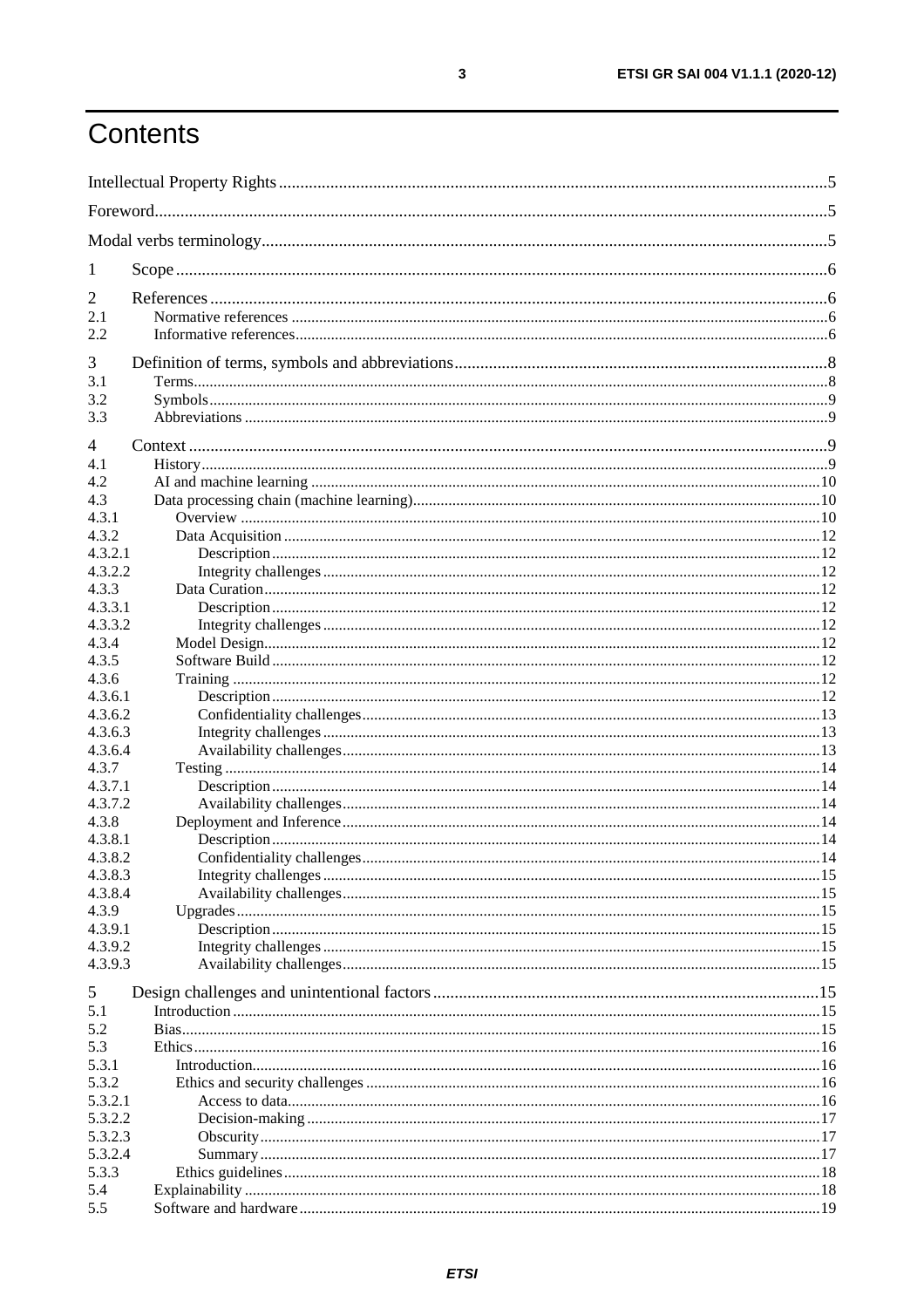| 6              |  |  |  |  |
|----------------|--|--|--|--|
| 6.1            |  |  |  |  |
| 6.2            |  |  |  |  |
| 6.3            |  |  |  |  |
| 6.4            |  |  |  |  |
| 7 <sup>1</sup> |  |  |  |  |
| 8              |  |  |  |  |
| 8.1            |  |  |  |  |
| 8.2            |  |  |  |  |
| 8.3            |  |  |  |  |
| 8.4            |  |  |  |  |
| 8.5            |  |  |  |  |
| 8.6            |  |  |  |  |
| 8.7            |  |  |  |  |
| Annex A:       |  |  |  |  |
|                |  |  |  |  |

 $\overline{\mathbf{4}}$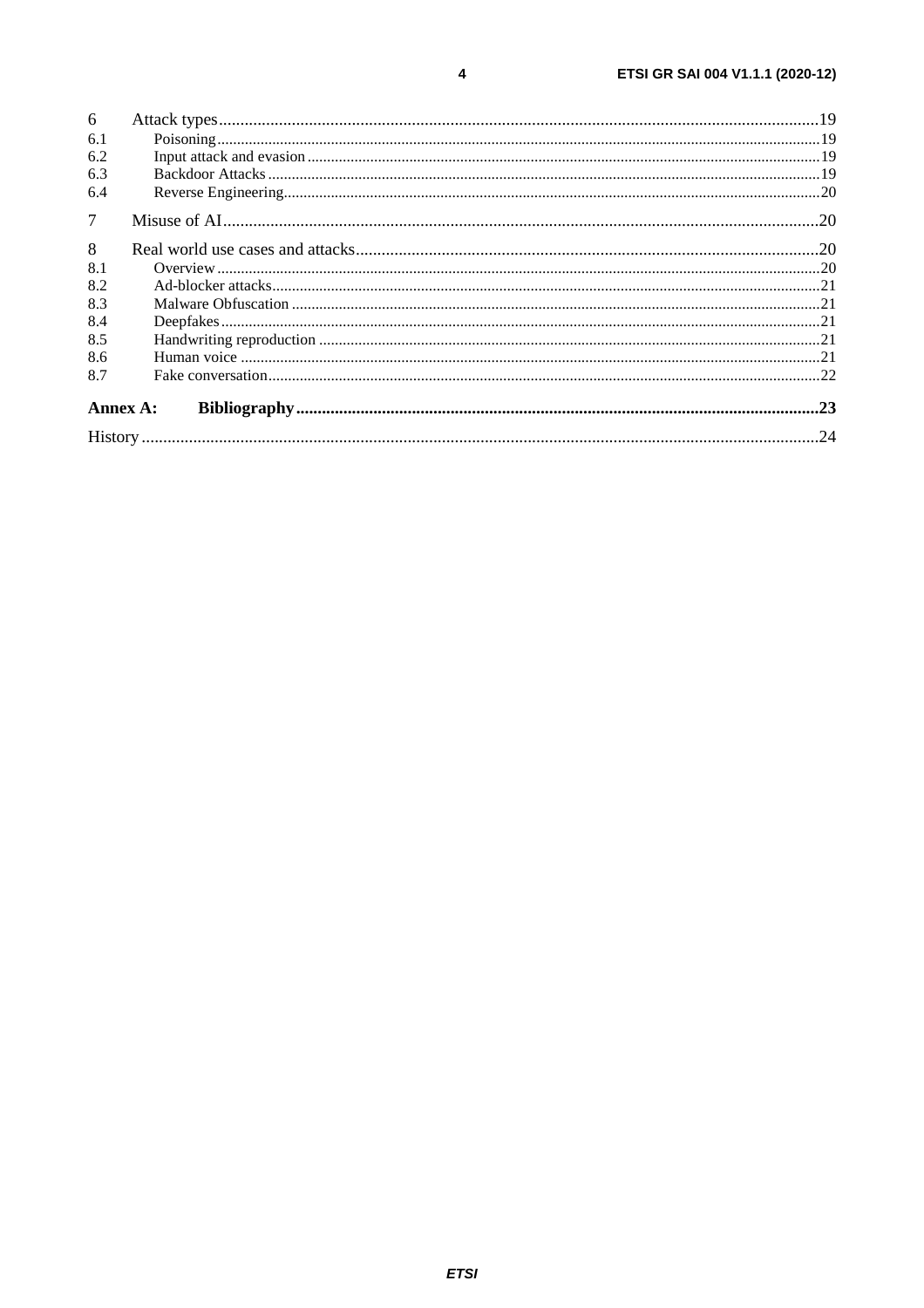# <span id="page-4-0"></span>Intellectual Property Rights

#### Essential patents

IPRs essential or potentially essential to normative deliverables may have been declared to ETSI. The information pertaining to these essential IPRs, if any, is publicly available for **ETSI members and non-members**, and can be found in ETSI SR 000 314: *"Intellectual Property Rights (IPRs); Essential, or potentially Essential, IPRs notified to ETSI in respect of ETSI standards"*, which is available from the ETSI Secretariat. Latest updates are available on the ETSI Web server ([https://ipr.etsi.org/\)](https://ipr.etsi.org/).

Pursuant to the ETSI IPR Policy, no investigation, including IPR searches, has been carried out by ETSI. No guarantee can be given as to the existence of other IPRs not referenced in ETSI SR 000 314 (or the updates on the ETSI Web server) which are, or may be, or may become, essential to the present document.

#### **Trademarks**

The present document may include trademarks and/or tradenames which are asserted and/or registered by their owners. ETSI claims no ownership of these except for any which are indicated as being the property of ETSI, and conveys no right to use or reproduce any trademark and/or tradename. Mention of those trademarks in the present document does not constitute an endorsement by ETSI of products, services or organizations associated with those trademarks.

# Foreword

This Group Report (GR) has been produced by ETSI Industry Specification Group (ISG) Secure AI (SAI).

# Modal verbs terminology

In the present document "**should**", "**should not**", "**may**", "**need not**", "**will**", "**will not**", "**can**" and "**cannot**" are to be interpreted as described in clause 3.2 of the [ETSI Drafting Rules](https://portal.etsi.org/Services/editHelp!/Howtostart/ETSIDraftingRules.aspx) (Verbal forms for the expression of provisions).

"**must**" and "**must not**" are **NOT** allowed in ETSI deliverables except when used in direct citation.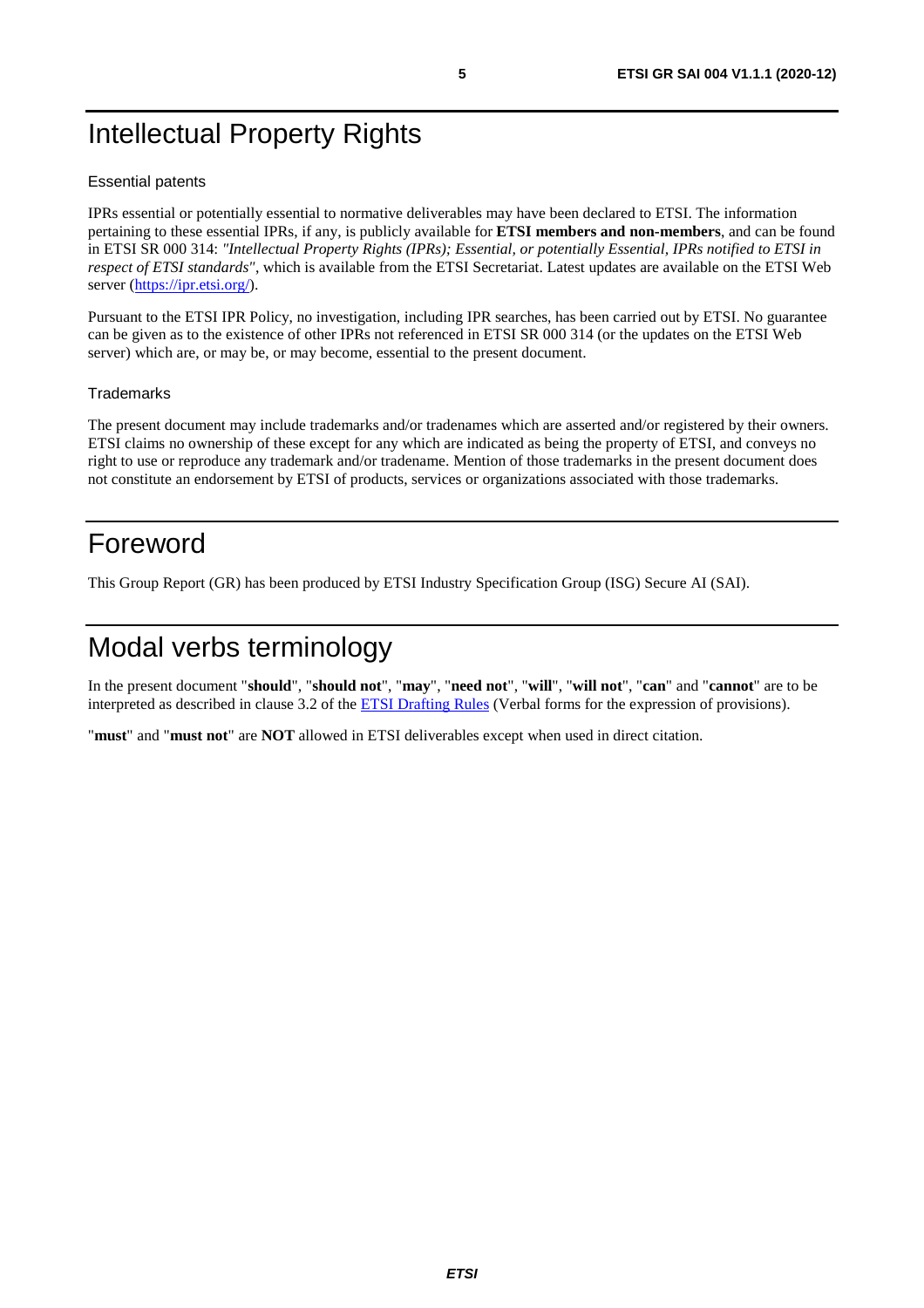# <span id="page-5-0"></span>1 Scope

The present document describes the problem of securing AI-based systems and solutions, with a focus on machine learning, and the challenges relating to confidentiality, integrity and availability at each stage of the machine learning lifecycle. It also describes some of the broader challenges of AI systems including bias, ethics and explainability. A number of different attack vectors are described, as well as several real-world use cases and attacks.

# 2 References

### 2.1 Normative references

Normative references are not applicable in the present document.

# 2.2 Informative references

References are either specific (identified by date of publication and/or edition number or version number) or non-specific. For specific references, only the cited version applies. For non-specific references, the latest version of the referenced document (including any amendments) applies.

NOTE: While any hyperlinks included in this clause were valid at the time of publication, ETSI cannot guarantee their long term validity.

The following referenced documents are not necessary for the application of the present document but they assist the user with regard to a particular subject area.

- [i.1] Florian Tramèr, Pascal Dupré, Gili Rusak, Giancarlo Pellegrino, Dan Boneh: "AdVersarial: Perceptual Ad Blocking meets Adversarial Machine Learning", In Proceedings of the 2019, ACM SIGSAC Conference on Computer and Communications Security Pages 2005-2021 November 2019.
- NOTE: <https://doi.org/10.1145/3319535.3354222>.
- [i.2] Stuart Millar, Niall McLaughlin, Jesus Martinez del Rincon, Paul Miller, Ziming Zhao: "DANdroid: A Multi-View Discriminative Adversarial Network for Obfuscated Android Malware Detection" in Proceedings of the 10<sup>th</sup> ACM Conference on Data and Application Security and Privacy 2019.
- NOTE: <https://doi.org/10.1145/3374664.3375746>.
- [i.3] Leslie, D. : "Understanding artificial intelligence ethics and safety: A guide for the responsible design and implementation of AI systems in the public sector", The Alan Turing Institute (2019).
- NOTE: <https://doi.org/10.5281/zenodo.3240529>.
- [i.4] High Level Expert Group on Artificial Intelligence, European Commission: "Ethics Guidelines for Trustworthy AI", April 2019.
- [i.5] UK Department for Digital, Culture, Media & Sport: "Data Ethics Framework", August 2018.
- [i.6] Song, C., Ristenpart, T., and Shmatikov, V.: "Machine Learning Models that Remember Too Much", ACM CCS 17, Dallas, TX, USA.
- [i.7] "Model-Agnostic Meta-Learning for Fast Adaptation of Deep Networks".
- NOTE: [https://arxiv.org/pdf/1703.03400.pdf.](https://arxiv.org/pdf/1703.03400.pdf)
- [i.8] "Targeted Backdoor Attacks on Deep Learning Systems Using Data Poisoning".
- NOTE: <https://arxiv.org/abs/1712.05526>.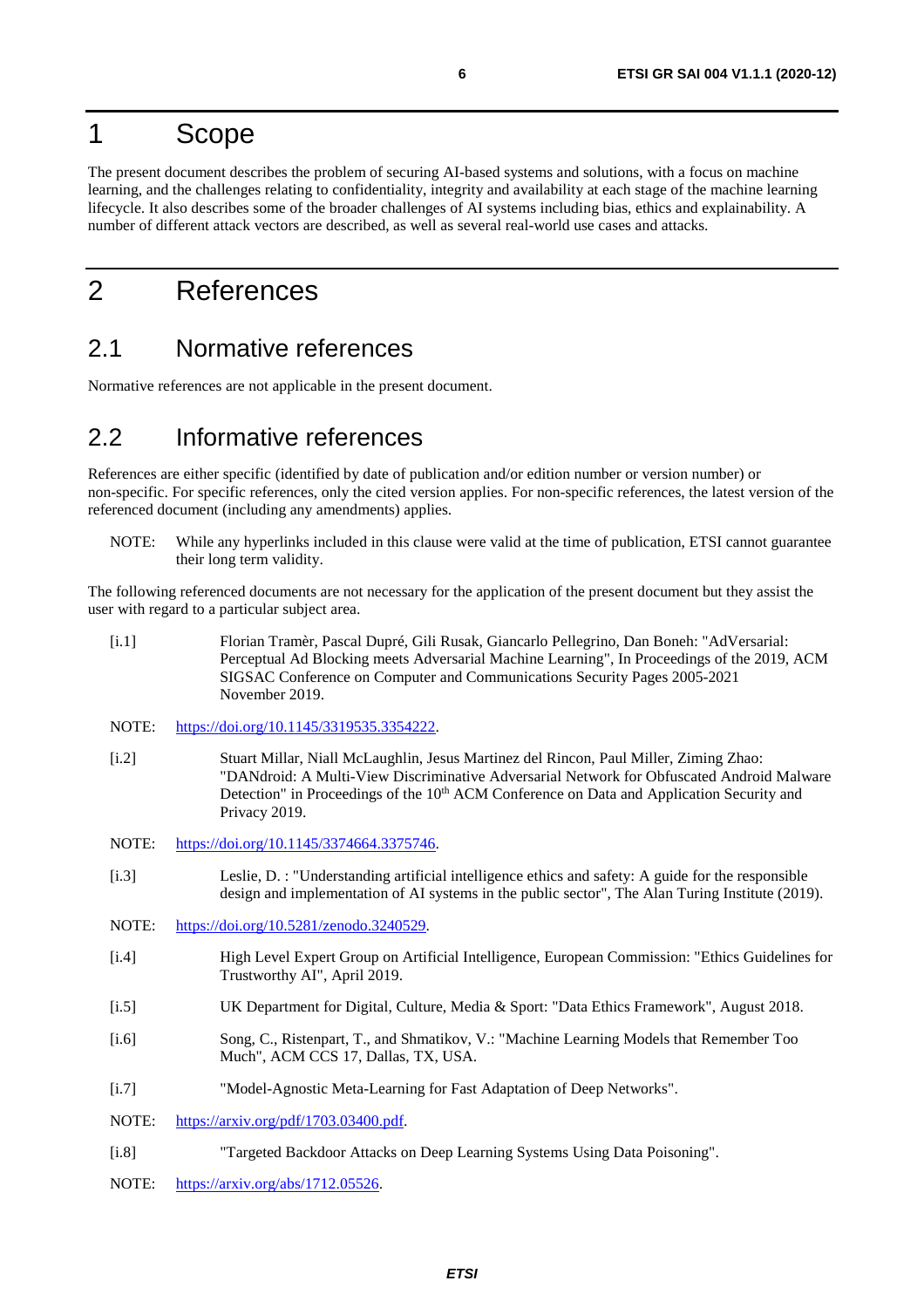- <span id="page-6-0"></span>[i.9] Tom S. F. Haines, Oisin Mac Aodha, and Gabriel J. Brostow. 2016: "My Text in Your Handwriting", ACM Trans. Graph. 35, 3, Article 26 (June 2016), 18 pages.
- NOTE: [https://doi.org/10.1145/2886099.](https://doi.org/10.1145/2886099)
- [i.10] K. Eykholt et al.: "Robust Physical-World Attacks on Deep Learning Visual Classification", 2018 IEEE/CVF Conference on Computer Vision and Pattern Recognition, Salt Lake City, UT, 2018, pp. 1625-1634.
- NOTE: <https://doi.org/10.1109/CVPR.2018.00175>.
- [i.11] Florian Tramèr, Fan Zhang, Ari Juels, Michael K. Reiter, and Thomas Ristenpart, 2016: "Stealing machine learning models via prediction APIs". In Proceedings of the 25<sup>th</sup> USENIX Conference on Security Symposium (SEC"16). USENIX Association, USA, 601-618.
- [i.12] Seong Joon Oh, Max Augustin, Bernt Schiele, Mario Fritz: "Towards reverse-engineering blackbox neural networks Max-Planck Institute for Informatics", Saarland Informatics Campus, Saarbrucken, Germany Published as a conference paper at ICLR 2018.
- [i.13] Aaron van den Oord, Sander Dieleman, Heiga Zen, Karen Simonyan, Oriol Vinyals, Alex Graves, Nal Kalchbrenner, Andrew Senior, Koray Kavukcuoglu WaveNet: "A Generative Model for Raw Audio", September 2016.
- NOTE: <https://arxiv.org/abs/1609.03499>.
- [i.14] Miles Brundage, Shahar Avin, Jack Clark, Helen Toner, Peter Eckersley, Ben Garfinkel, Allan Dafoe, Paul Scharre, Thomas Zeitzoff, Bobby Filar, Hyrum Anderson, Heather Roff, Gregory C. Allen, Jacob Steinhardt, Carrick Flynn, Seán Ó hÉigeartaigh, Simon Beard, Haydn Belfield, Sebastian Farquhar, Clare Lyle, Rebecca Crootof, Owain Evans, Michael Page, Joanna Bryson, Roman Yampolskiy, Dario Amodei: "The Malicious Use of Artificial Intelligence: Forecasting, Prevention, and Mitigation".
- NOTE: <https://arxiv.org/ftp/arxiv/papers/1802/1802.07228.pdf>.
- [i.15] Oscar Schwarz, IEEE Tech Talk: "Artificial Intelligence, Machine Learning", November 2019.
- NOTE: [https://spectrum.ieee.org/tech-talk/artificial-intelligence/machine-learning/in-2016-microsofts-racist](https://spectrum.ieee.org/tech-talk/artificial-intelligence/machine-learning/in-2016-microsofts-racist-chatbot-revealed-the-dangers-of-online-conversation)[chatbot-revealed-the-dangers-of-online-conversation](https://spectrum.ieee.org/tech-talk/artificial-intelligence/machine-learning/in-2016-microsofts-racist-chatbot-revealed-the-dangers-of-online-conversation).
- [i.16] Haberer, J. et al. Gutachten der Datenethikkommission, 2019.
- [i.17] Hagendorff, T.: "The Ethics of AI Ethics: An Evaluation of Guidelines". Minds & Machines 30, 99-120 (2020).
- NOTE: [https://doi.org/10.1007/s11023-020-09517-8.](https://doi.org/10.1007/s11023-020-09517-8)
- [i.18] Uesato, J., Kumar, A., Szepesvari, C., Erez, T., Ruderman, A., Anderson, K., Heess, N. and Kohli, P., 2018. Rigorous agent evaluation: "An adversarial approach to uncover catastrophic failures", arXiv preprint arXiv:1812.01647.
- [i.19] Weng, T.W., Zhang, H., Chen, H., Song, Z., Hsieh, C.J., Boning, D., Dhillon, I.S. and Daniel, L., 2018: "Towards fast computation of certified robustness for relu networks", arXiv preprint arXiv:1804.09699.
- [i.20] Kingston, J. K. C. (2018): "Artificial Intelligence and Legal Liability".
- NOTE: <https://arxiv.org/ftp/arxiv/papers/1802/1802.07782.pdf>.
- [i.21] Won-Suk Lee, Sung Min Ahn, Jun-Won Chung, Kyoung Oh Kim, Kwang An Kwon, Yoonjae Kim, Sunjin Sym, Dongbok Shin, Inkeun Park, Uhn Lee, and Jeong-Heum Baek. JCO Clinical Cancer Informatics 2018: "Assessing Concordance with Watson for Oncology, a Cognitive Computing Decision Support System for Colon Cancer Treatment in Korea".
- NOTE: <https://ascopubs.org/doi/full/10.1200/CCI.17.00109>.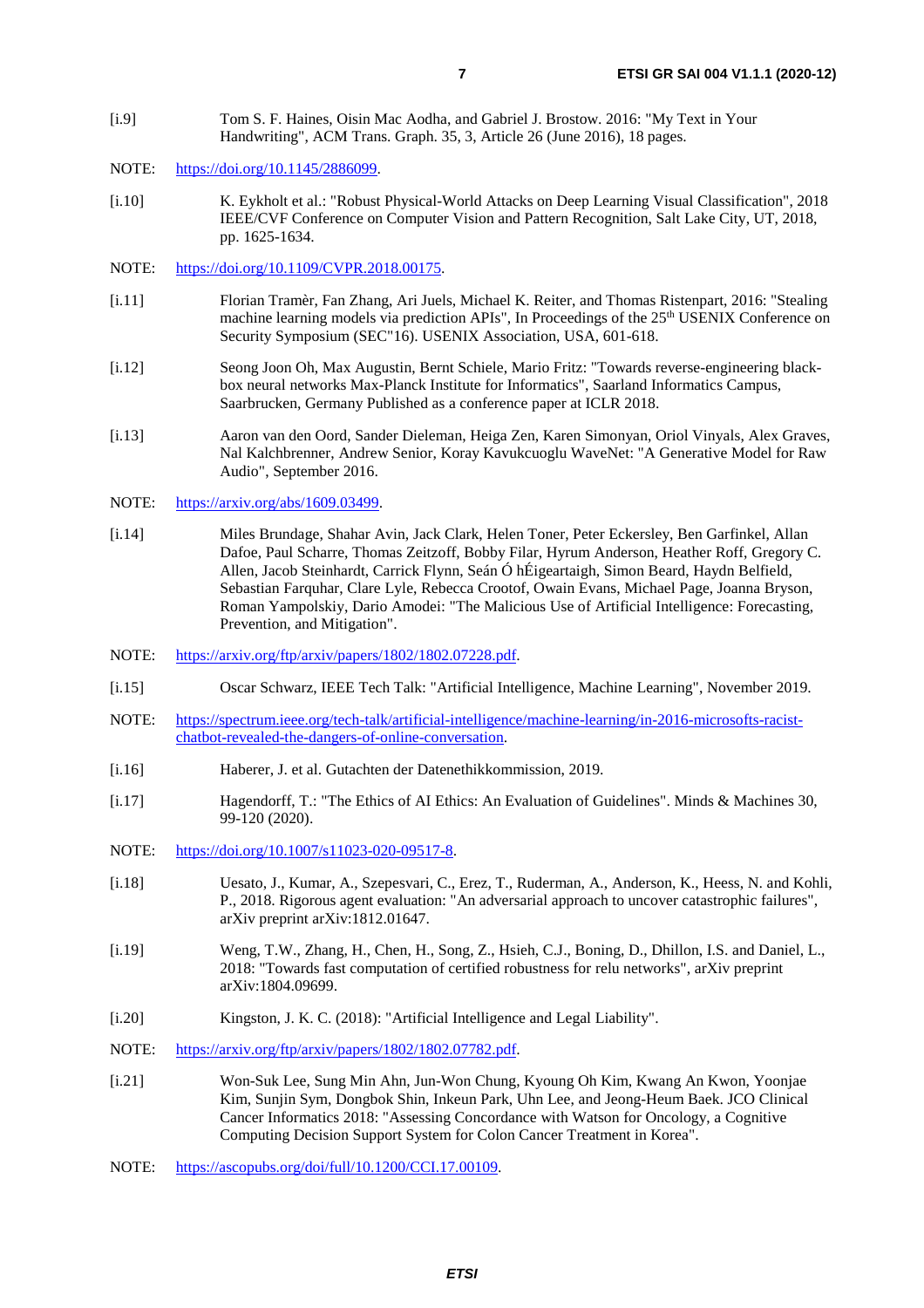- <span id="page-7-0"></span>[i.22] Pr. Ronald C. Arkin (2010): "The Case for Ethical Autonomy in Unmanned Systems, Journal of Military Ethics", 9:4, 332-341.
- NOTE: [https://doi.org/10.1080/15027570.2010.536402.](https://doi.org/10.1080/15027570.2010.536402)
- [i.23] "What Consumers Really Think About AI: A Global Study", Pega Systems 2017.
- NOTE: [https://www.pega.com/ai-survey.](https://www.pega.com/ai-survey)
- [i.24] Reza Shokri, Marco Stronati, Congzheng Song; Vitaly Shmatikov, Membership Inference Attacks Against Machine Learning Models, IEEE security and privacy 2017.
- [i.25] Matt Fredrikson, Somesh Jha, Thomas Ristenpart: "Model Inversion Attacks that Exploit Confidence Information and Basic Countermeasures", ACM CCS 2015.
- [i.26] "Top Two Levels of The ACM Computing Classification System (1998)", Association for Computing Machinery.
- NOTE: [https://www.acm.org/publications/computing-classification-system/1998.](https://www.acm.org/publications/computing-classification-system/1998)
- [i.27] Yim, J., Chopra, R., Spitz, T., Winkens, J., Obika, A., Kelly, C., Askham, H., Lukic, M., Huemer, J., Fasler, K. and Moraes, G., 2020: "Predicting conversion to wet age-related macular degeneration using deep learning". Nature Medicine, pp.1-8.
- NOTE: <https://doi.org/10.1038/s41591-020-0867-7>.
- [i.28] McKinney, S.M., Sieniek, M., Godbole, V., Godwin, J., Antropova, N., Ashrafian, H., Back, T., Chesus, M., Corrado, G.C., Darzi, A. and Etemadi, M., 2020: "International evaluation of an AI system for breast cancer screening", Nature, 577(7788), pp.89-94.
- NOTE: <https://doi.org/10.1038/s41586-019-1799-6>.
- [i.29] Massachusetts Institute of Technology (MIT): "Moral Machine".
- NOTE: [http://www.moralmachine.net.](http://www.moralmachine.net/)
- [i.30] Organisation for Economic Co-operation and Development (OECD) Council recommendation on Artificial Intelligence.
- NOTE: [https://www.oecd.org/going-digital/ai/principles/.](https://www.oecd.org/going-digital/ai/principles/)
- [i.31] Chatbot which mimicked the speaking style of characters from a famous television show.
- NOTE: <https://www.vox.com/2016/4/24/11586346/silicon-valley-hbo-chatbots-for-season-3-premier>*.*

# 3 Definition of terms, symbols and abbreviations

### 3.1 Terms

For the purposes of the present document, the following terms apply:

**artificial intelligence:** ability of a system to handle representations, both explicit and implicit, and procedures to perform tasks that would be considered intelligent if performed by a human

**availability:** property of being accessible and usable on demand by an authorized entity

**confidentiality:** assurance that information is accessible only to those authorized to have access

**full knowledge attack:** attack carried out by an attacker who has full knowledge of the system inputs and outputs and its internal design and operations

**integrity:** assurance of the accuracy and completeness of information and processing methods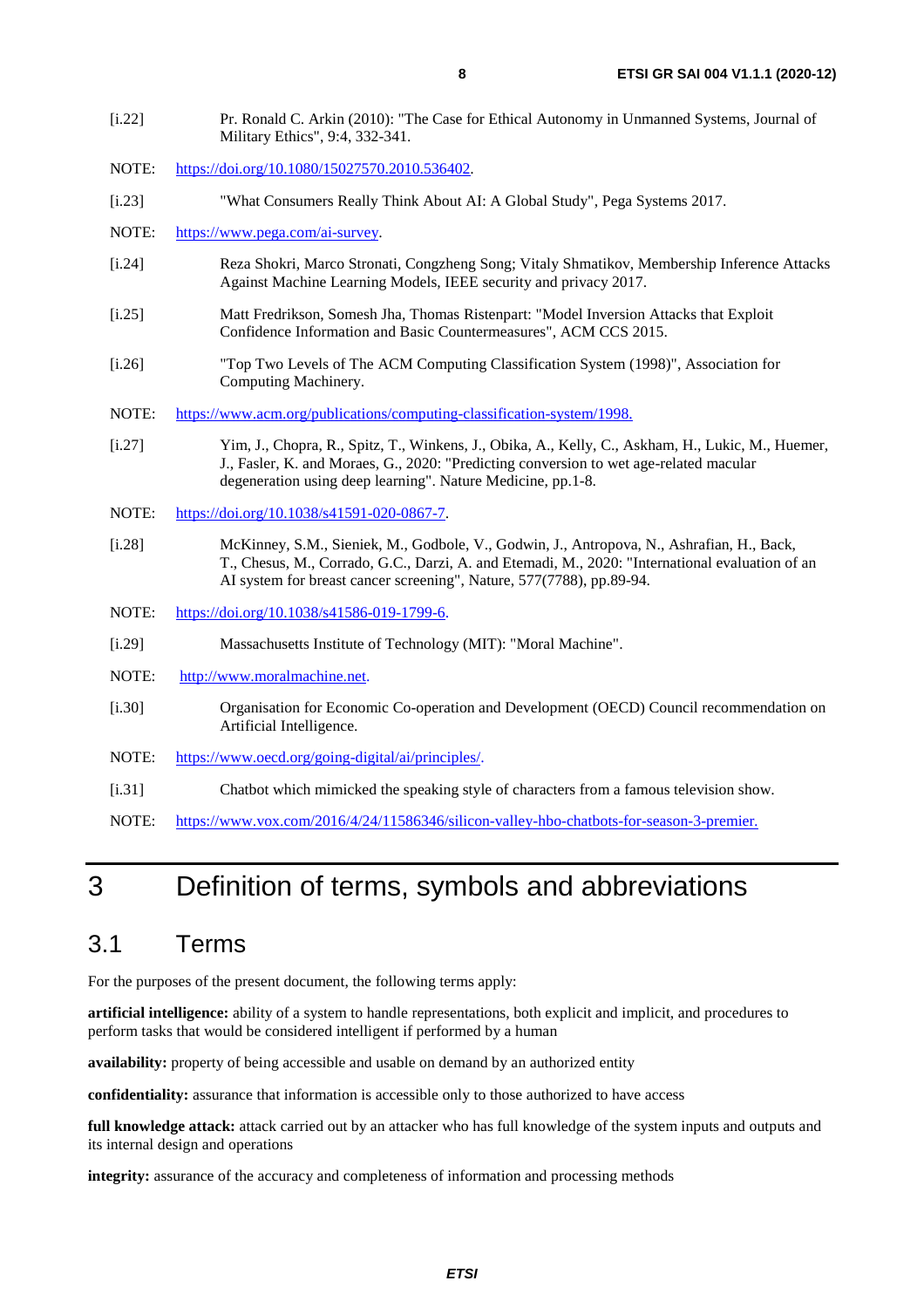<span id="page-8-0"></span>**opaque system:** system or object which can be viewed solely in terms of its input, output and transfer characteristics without any knowledge of its internal workings

**partial knowledge attack:** attack carried out by an attacker who has full knowledge of the system inputs and outputs, but only a limited understanding of its internal design and operations

**zero knowledge attack:** attack carried out by an attacker who has knowledge of the system inputs and outputs, but no knowledge about its internal design or operations

## 3.2 Symbols

Void.

# 3.3 Abbreviations

For the purposes of the present document, the following abbreviations apply:

| Artificial Intelligence<br>AI<br><b>ASIC</b><br>Application Specific Integrated Circuit<br><b>CCTV</b><br>Closed Circuit Television<br><b>CNN</b><br>Convolutional Neural Network<br><b>CVF</b><br><b>Computer Vision Foundation</b><br>École Polytechnique Fédérale de Lausanne<br><b>EPFL</b><br>Field Programmable Gate Array<br><b>FPGA</b><br><b>GPU</b><br>Graphics Processing Unit<br><b>HTML</b><br>Hyper Text Markup Language<br><b>IEEE</b><br>Institute of Electrical and Electronics Engineers<br>International Telecommunications Union<br><b>ITU</b><br><b>OECD</b><br><b>RNN</b><br><b>Recurrent Neural Network</b><br><b>TEE</b><br><b>Trusted Execution Environment</b> | ACM | <b>Association for Computing Machinery</b>             |
|------------------------------------------------------------------------------------------------------------------------------------------------------------------------------------------------------------------------------------------------------------------------------------------------------------------------------------------------------------------------------------------------------------------------------------------------------------------------------------------------------------------------------------------------------------------------------------------------------------------------------------------------------------------------------------------|-----|--------------------------------------------------------|
|                                                                                                                                                                                                                                                                                                                                                                                                                                                                                                                                                                                                                                                                                          |     |                                                        |
|                                                                                                                                                                                                                                                                                                                                                                                                                                                                                                                                                                                                                                                                                          |     |                                                        |
|                                                                                                                                                                                                                                                                                                                                                                                                                                                                                                                                                                                                                                                                                          |     |                                                        |
|                                                                                                                                                                                                                                                                                                                                                                                                                                                                                                                                                                                                                                                                                          |     |                                                        |
|                                                                                                                                                                                                                                                                                                                                                                                                                                                                                                                                                                                                                                                                                          |     |                                                        |
|                                                                                                                                                                                                                                                                                                                                                                                                                                                                                                                                                                                                                                                                                          |     |                                                        |
|                                                                                                                                                                                                                                                                                                                                                                                                                                                                                                                                                                                                                                                                                          |     |                                                        |
|                                                                                                                                                                                                                                                                                                                                                                                                                                                                                                                                                                                                                                                                                          |     |                                                        |
|                                                                                                                                                                                                                                                                                                                                                                                                                                                                                                                                                                                                                                                                                          |     |                                                        |
|                                                                                                                                                                                                                                                                                                                                                                                                                                                                                                                                                                                                                                                                                          |     |                                                        |
|                                                                                                                                                                                                                                                                                                                                                                                                                                                                                                                                                                                                                                                                                          |     |                                                        |
|                                                                                                                                                                                                                                                                                                                                                                                                                                                                                                                                                                                                                                                                                          |     | Organisation for Economic Co-operation and Development |
|                                                                                                                                                                                                                                                                                                                                                                                                                                                                                                                                                                                                                                                                                          |     |                                                        |
|                                                                                                                                                                                                                                                                                                                                                                                                                                                                                                                                                                                                                                                                                          |     |                                                        |
|                                                                                                                                                                                                                                                                                                                                                                                                                                                                                                                                                                                                                                                                                          | UN  | <b>United Nations</b>                                  |

# 4 Context

# 4.1 History

The term 'artificial intelligence' originated at a conference in the 1950s at Dartmouth College in Hanover, New Hampshire, USA. At that time, it was suggested that true artificial intelligence could be created within a generation. By the early 1970s, despite millions of dollars of investment, it became clear that the complexity of creating true artificial intelligence was much greater than anticipated, and investment began to drop off. The years that followed are often referred to as an 'AI winter' which saw little interest or investment in the field, until the early 1980s when another wave of investment kicked off. By the late 1980s, interest had again waned, largely due to the absence of sufficient computing capacity to implement systems, and there followed a second AI winter.

In recent years, interest and investment in AI has once again surfaced, due to the implementation of some practical AI systems enabled by:

- The evolution of advanced techniques in machine learning, neural networks and deep learning.
- The availability of significant data sets to enable robust training.
- Advances in high performance computing enabling rapid training and development.
- Advances in high-performance devices enabling practical implementation.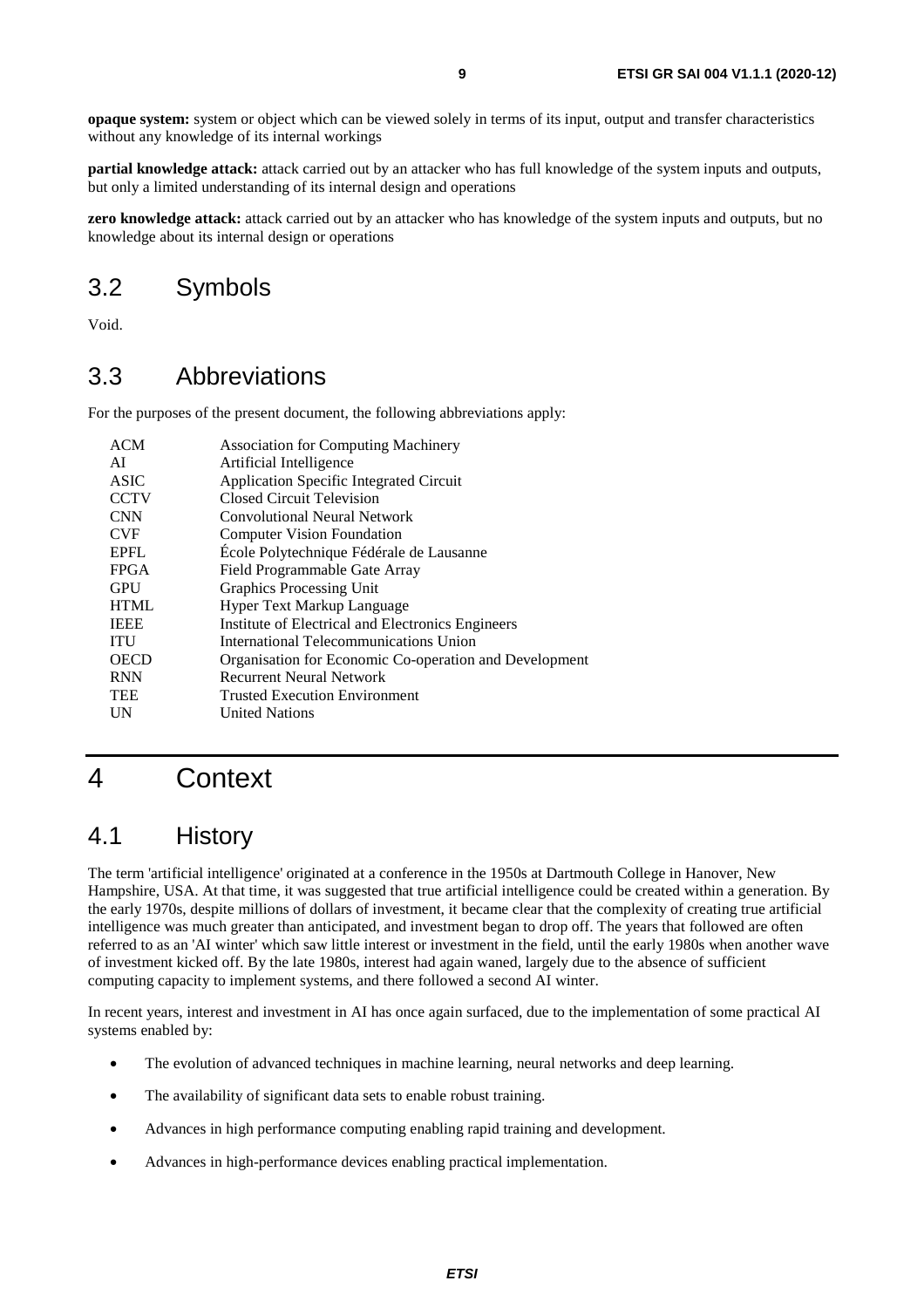<span id="page-9-0"></span>After the emergence of practical AI systems, suggested theoretical attacks on such systems have become plentiful. However, real-world practical attacks with sufficient motivation and impact are less common.

# 4.2 AI and machine learning

The field of artificial intelligence is broad, so in order to identify the issues in securing AI, the first step is to define what AI means.

The breadth of the field creates a challenge when trying to create accurate definitions.

EXAMPLE: The Association for Computing Machinery (ACM) Computing Classification System [\[i.26](#page-7-0)], Artificial Intelligence is broken down into eleven different categories, each of which has multiple sub-categories.

This represents a complex classification system with a large group of technology areas at varying stages of maturity, some of which have not yet seen real implementations, but does not serve as a useful concise definition. For the purposes of the present document, the following outline definition is used:

• **Artificial intelligence** is the ability of a system to handle representations, both explicit and implicit, and procedures to perform tasks that would be considered intelligent if performed by a human.

This definition still represents a broad spectrum of possibilities. However, there are a limited set of technologies which are now becoming realisable, largely driven by the evolution of machine learning and deep learning techniques. Therefore, the present document focusses on the discipline of machine learning and some of its variants, including:

- **Supervised learning** where all the training data is labelled, and the model can be trained to predict the output based on a new set of inputs.
- **Semi-supervised learning** where the data set is partially labelled. In this case, even the unlabelled data can be used to improve the quality of the model.
- **Unsupervised learning**  where the data set is unlabelled, and the model looks for structure in the data, including grouping and clustering.
- **Reinforcement learning** where a policy defining how to act is learned by agents through experience to maximize their reward; and agents gain experience by interacting in an environment through state transitions.

Within each of these machine learning paradigms, there are various model structures that might be used, with one of the most common approaches being the use of deep neural networks, where learning is carried out over a series of hierarchical layers that mimic the behaviour of the human brain.

There are also a number of different training techniques which can be used, including adversarial learning, where the training set contains not only samples which reflect the desired outcomes, but also adversarial samples, which are intended to challenge or disrupt the expected behaviour.

# 4.3 Data processing chain (machine learning)

#### 4.3.1 Overview

The question of securing AI systems can be simply stated as ensuring the confidentiality, integrity and availability of those systems throughout their lifecycle. The life cycle for machine learning can be considered to have the following stages, as shown in [Figure 1](#page-10-0).

- 1) Data acquisition
- 2) Data curation
- 3) Model design
- 4) Software Build
- 5) Train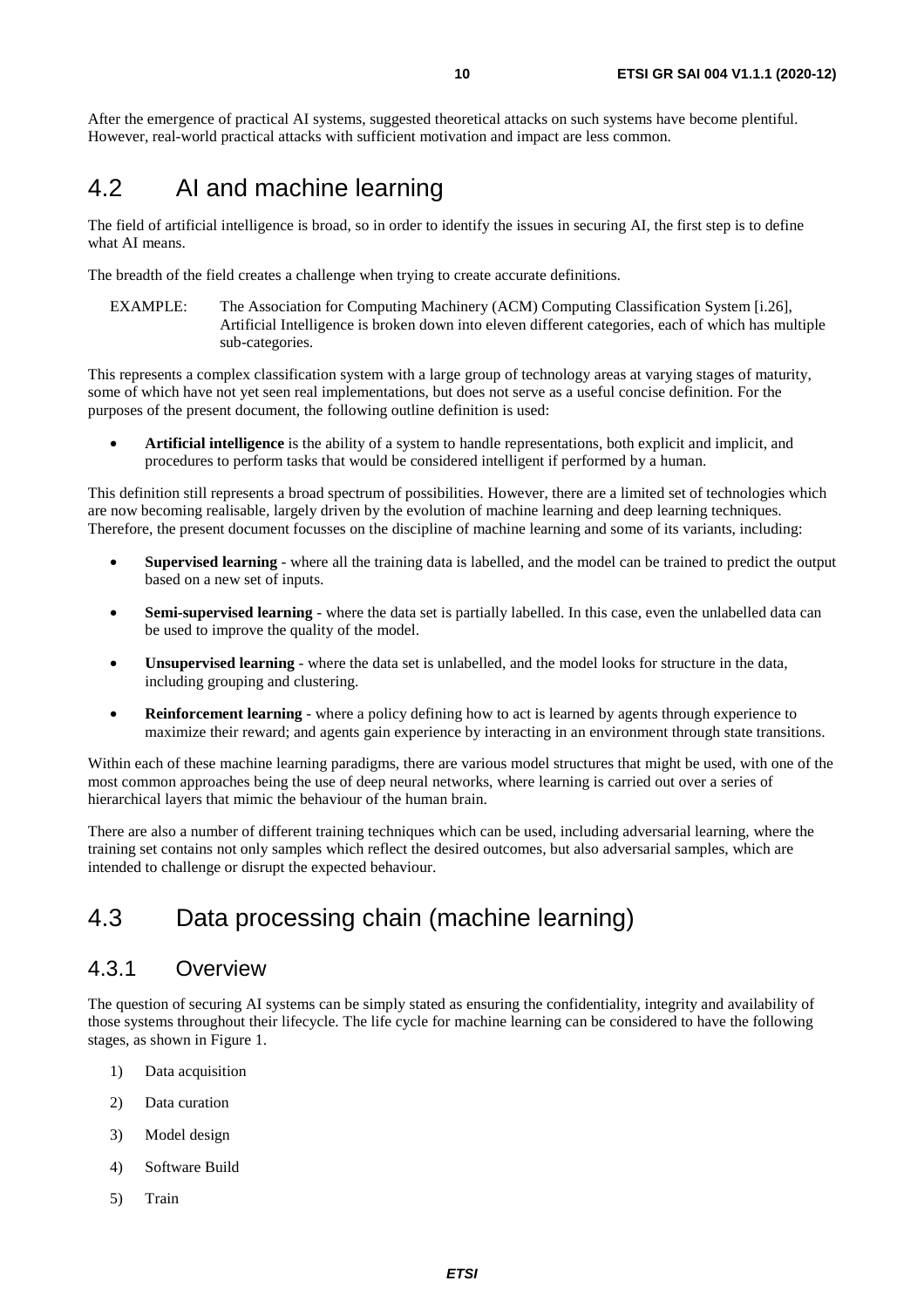- <span id="page-10-0"></span>6) Test
- 7) Deployment
- 8) Updates

Stages 4), 5) and 6) (Build, Train, Test) can together be considered as an iterative implementation cycle.

In the machine learning lifecycle, the training phase can be considered as the most critical, since it is this stage that establishes the baseline behaviour of the system.



**Figure 1: Typical machine learning lifecycle** 

The level of activity within each phase is dependent on the type of machine learning being used.

EXAMPLE: In unsupervised learning, there is no requirement for data labelling within the data curation stage.

The following clauses address the challenges of ensuring confidentiality, integrity and availability as they apply within those specific stages, with a summary shown in Table 1.

NOTE: The following clauses consider only those challenges which are specific to machine learning systems, and do not consider challenges which are generic across all hardware and software systems.

**Table 1: Challenges in confidentiality, integrity and availability in the machine learning lifecycle** 

| <b>Clause</b> | Lifecycle Phase  | <b>Issues</b>                            |
|---------------|------------------|------------------------------------------|
| 4.3.2         | Data Acquisition | Integrity                                |
| 4.3.3         | Data Curation    | Integrity                                |
| 4.3.4         | Model Design     | Generic issues only                      |
| 4.3.5         | Software Build   | Generic issues only                      |
| 4.3.6         | Train            | Confidentiality, Integrity, Availability |
| 4.3.7         | Test             | Availability                             |
| 4.3.8         | Deployment       | Confidentiality, Integrity, Availability |
| 4.3.9         | <b>Upgrades</b>  | Integrity, Availability                  |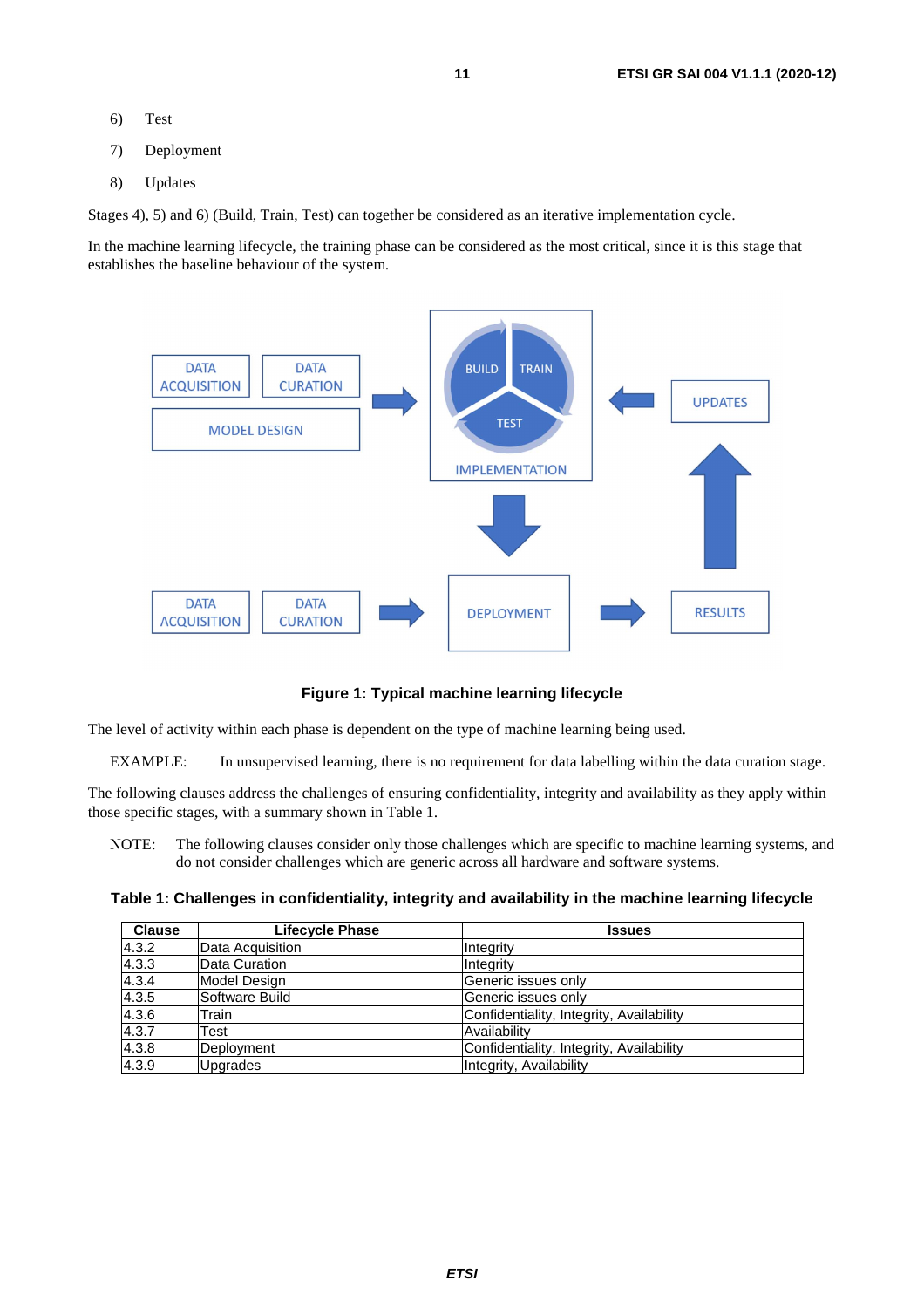### <span id="page-11-0"></span>4.3.2 Data Acquisition

#### 4.3.2.1 Description

In an AI system, data can be obtained from a multitude of sources, including sensors (such as CCTV cameras, mobile phones, medical devices) and digital assets (such as data from trading platforms, document extracts, log files). Data can also be in many different forms (including text, images, video and audio) and can be structured or unstructured. In addition to security challenges related to the data itself, it is important to consider the security of transmission and storage.

#### 4.3.2.2 Integrity challenges

The integrity, or quality, of a data set is a critical success factor for machine learning systems. Data can be poisoned through a deliberate malicious act, i.e. a poisoning attack (described in clause 6.1), but can also become 'poisoned' (or degraded) accidentally (e.g. where insufficient care is taken in collecting data which is consistent and fit for purpose).

#### 4.3.3 Data Curation

#### 4.3.3.1 Description

This phase involves preparing the collected data for use with the intended machine learning approach. This can include integrating data from multiple sources and formats, identifying missing components of the data, removing errors and sources of noise, conversion of data into new formats, labelling the data, data augmentation using real and synthetic data, or scaling the data set using data synthesis approaches.

#### 4.3.3.2 Integrity challenges

When repairing, augmenting or converting data sets, it is important to ensure that the processes do not risk impacting on the quality and integrity of the data. For supervised machine learning systems, it is important that the data labelling is accurate and as complete as possible, and to ensure that the labelling retains its integrity and is not compromised, e.g. through poisoning attacks. It is also important to address the challenge of ensuring the data set is unbiased. Techniques for data augmentation can impact on the integrity of the data.

### 4.3.4 Model Design

The design of a machine learning system usually contains various artefacts including diagrams, equations, cost functions and optimisation algorithms. For complex models such as Convolutional Neural Networks (CNNs) or Recurrent Neural Networks (RNNs) there can be multiple artefacts representing each layer of the model.

There are no security challenges which are specific to machine learning systems, but generic challenges should be considered.

#### 4.3.5 Software Build

This refers to the specification, design, and implementation of the software, including the use of commercially available tools and languages.

There are no security challenges which are specific to machine learning systems, but generic challenges should be considered.

#### 4.3.6 Training

#### 4.3.6.1 Description

The training phase of the machine learning process is one of the most critical steps, since it establishes the baseline behaviour of the application. This is the area that is most likely to present unique challenges in relation to security, as learning is at the core of the machine learning process.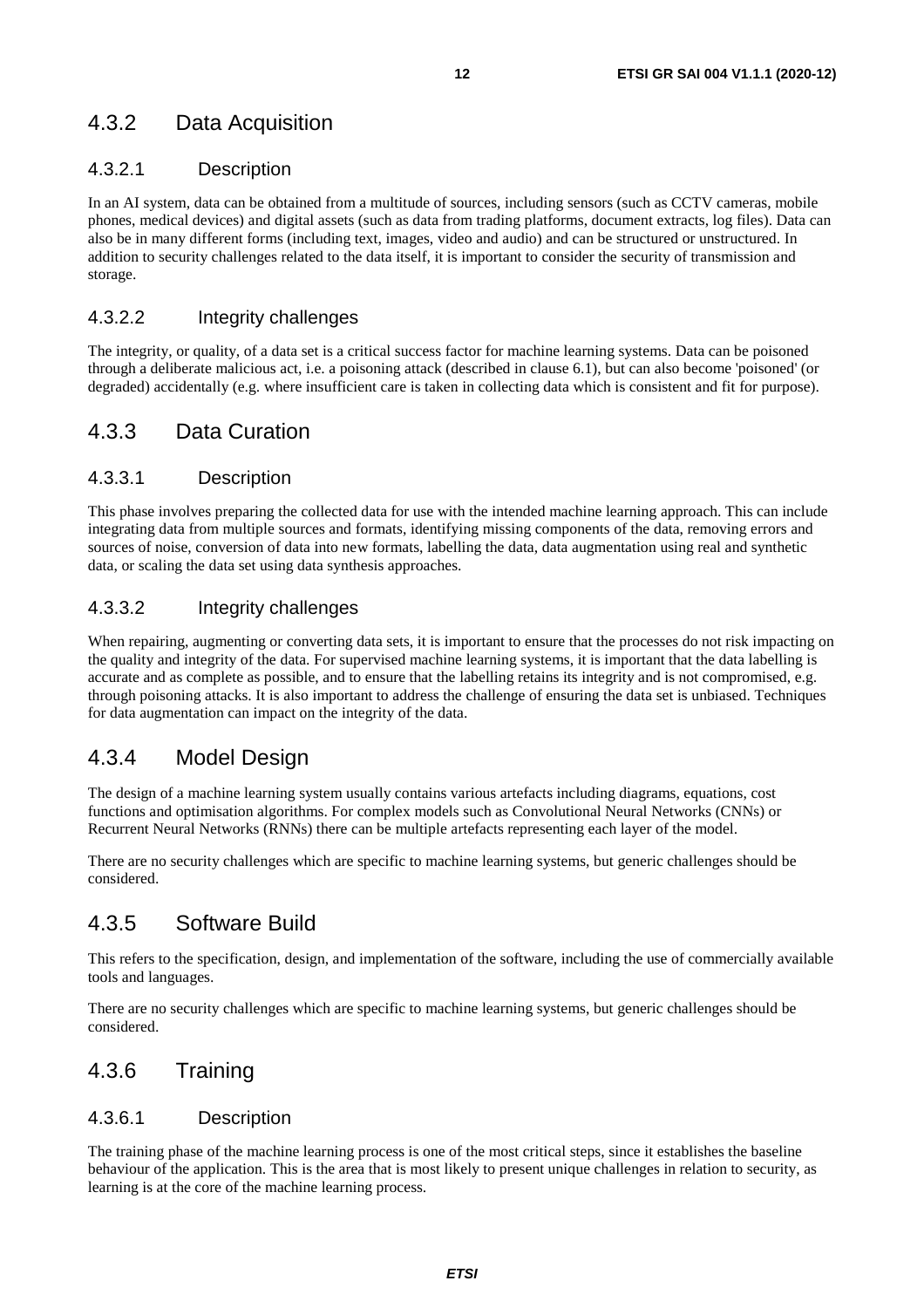<span id="page-12-0"></span>The training stage consists of running the model iteratively with a baseline data set for which the desired output is known. With each iteration, the model parameters are adjusted to achieve more accurate performance, and this is repeated until an optimal or acceptable level of accuracy is achieved. It is critical that the training data set is of high quality, as any inaccuracies or inconsistencies can lead to the model behaving incorrectly.

It is possible to use third party components to support the algorithm training phase, and these can sometimes be accessed remotely, e.g. through cloud-based services. In all such cases, the security challenges in clauses 4.3.6.2 to 4.3.6.4 should be considered, together with the generic challenges of using external or cloud-based components and services.

#### 4.3.6.2 Confidentiality challenges

The training dataset confidentiality can be compromised by an attacker with some knowledge of the algorithm implementation (full or partial knowledge attack), or even by a malicious actor with no knowledge of the internal operation of the algorithm (zero knowledge attack) [\[i.6](#page-5-0)].

- EXAMPLE 1: With zero knowledge of the original training data set, or the model parameters, an attacker creates an augmented training data set with malicious synthetic inputs which are specifically designed to output labels containing information about the original training data. When trained with both the original and augmented data sets, the algorithm can be trained to leak information about the original training data in response to the malicious inputs.
- EXAMPLE 2: With some knowledge of the model parameters, an attacker can leverage unused bits within the parameters to leak information.

#### 4.3.6.3 Integrity challenges

An integrity vulnerability can sometimes be introduced through the use of transfer learning, where a pre-trained network can be finely tuned with a few training samples for malicious purposes. Although not intended to be so, metalearning can be argued to introduce vulnerabilities, in that the system is optimised for transfer learning with only a very small number of samples [\[i.7\]](#page-5-0). Furthermore, features generated by a model can be used, without further training, for inference purposes other than that which they were intended.

A backdoor vulnerability is when a special pattern is included during the training phase, and then a trigger is used to generate an output during the inference phase [[i.8\]](#page-5-0). This type of attack can include poisoning during the training phase as a component of its attack, but it is important to emphasise that a backdoor attack requires action in both the training and implementation phases, whereas a poisoning attack requires action only in the training phase. Such a backdoor can also be facilitated through transfer learning.

Another vulnerability is to do with the learning algorithm, which can be modified by an attacker with full or partial knowledge of the algorithm to ensure an incorrect inference for certain samples, whilst maintaining correct performance for the client test set.

#### 4.3.6.4 Availability challenges

In this case, the availability of the machine learning model can be compromised by poisoning attacks on the training data set, which result in the wrong inference result. Normally, this refers to poisoning attacks at the input layer, however, poisoning attacks can also be carried out on the algorithm or its associated parameters.

In addition, in unsupervised learning approaches such as clustering, feature selection is an important step. There are techniques for simultaneous feature selection and clustering which result in feature weightings, or saliency measures. If the attacker has full or partial knowledge of these weightings, they could modify feature values to perform an availability attack in which the salient features are made unavailable by reversing the weights. This attack of denying salient features to the system is known as 'denial of features'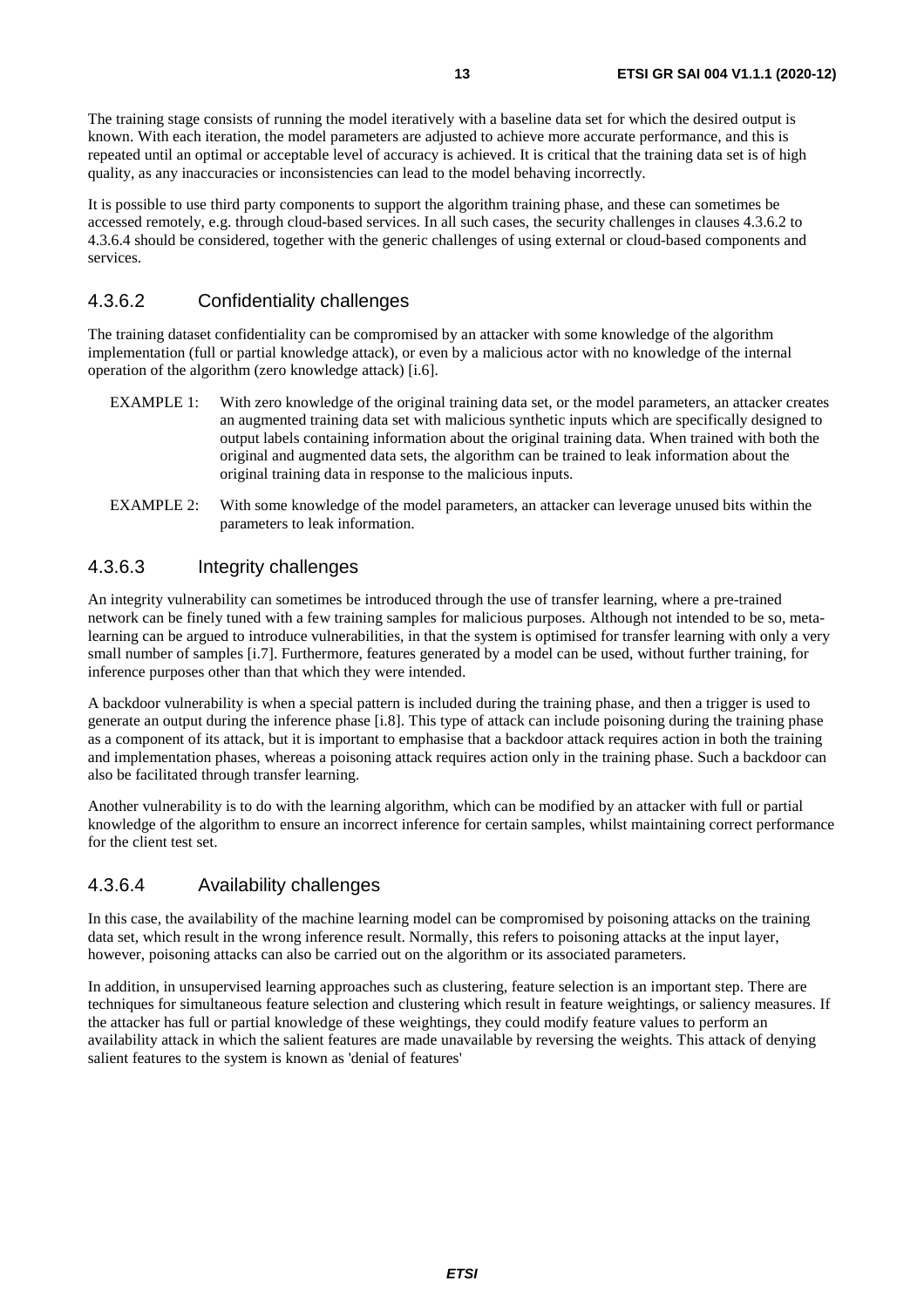### <span id="page-13-0"></span>4.3.7 Testing

#### 4.3.7.1 Description

During the testing phase, a portion of the training data set (which has been set aside, and not used during the training phase) is used to validate the performance of the model and its parameters. This includes validating that the model operates correctly from a functional perspective, that the training data set has sufficient coverage of expected inputs, and that the parameters have been correctly configured. Adversarial testing can also be used to test that unexpected or previously unseen inputs do not cause the system to malfunction or become unavailable.

In addition, as with traditional software systems, the code which has been written to implement the model also needs to be tested.

#### 4.3.7.2 Availability challenges

Learnt models can be vulnerable to adversarial samples that result in the functionality not meeting the specification and therefore the required function or service not being available to the user. Therefore, it is important that the test set has sufficient coverage from a testing perspective. Test sets can include adversarial test samples generated by an adversary and those naturally occurring through lack of generalisation. Adversarial testing tries to quickly find testing samples that can cause failure [\[i.18](#page-6-0)].

A related area, formal verification of machine learning models, can help in ensuring that the system meets the original specification. However, enumerating all possible outputs for a given set of inputs can often be intractable due to the huge number of choices for the inputs. Efficient approaches to formal verification can be obtained by setting geometric bounds on the output [\[i.19\]](#page-6-0).

Standardisation of adversarial testing and formal verification algorithms will be important in terms of ensuring the robustness of learnt models.

#### 4.3.8 Deployment and Inference

#### 4.3.8.1 Description

Deployment of machine learning systems has the same challenges as generic systems, including choices about architecture, hardware/software deployment and use of features such as Trusted Execution Environments (TEEs). In addition to these and other similarly generic considerations, it is important to consider any additional performance requirements of a machine learning system. For example, the choice of a TEE can provide a better level of protection for the core system components but may not be able to provide the level of performance provided by generic processors or GPUs.

Hardware deployments are attractive due to high levels of performance and are being explored for both the deployment of machine learning systems and by attackers wishing to exploit vulnerabilities.

As well as risks to the deployed system, there are also certain vulnerabilities that can impact confidentiality by revealing information about the machine learning model, or the data used to train it, as described below.

#### 4.3.8.2 Confidentiality challenges

The main vulnerability in relation to the deployment of machine learning models is their susceptibility to a back-door attack that can compromise the confidentiality of the training set. The nature of the attack depends on whether the attacker has zero, partial or full knowledge of the implementation and operation of the model.

Related to training dataset confidentiality are membership inference and model inversion issues. Membership inference [[i.24](#page-7-0)] means that given a data sample and access to the model, one can distinguish whether this data sample is included in the training dataset. Model inversion [\[i.25\]](#page-7-0) means that given a prediction result and access to the model, one can find the inference input. Similarly, they are also highly related to the attack type of reverse engineering.

There are also vulnerabilities in relation to the model confidentiality when deployed on untrusted devices.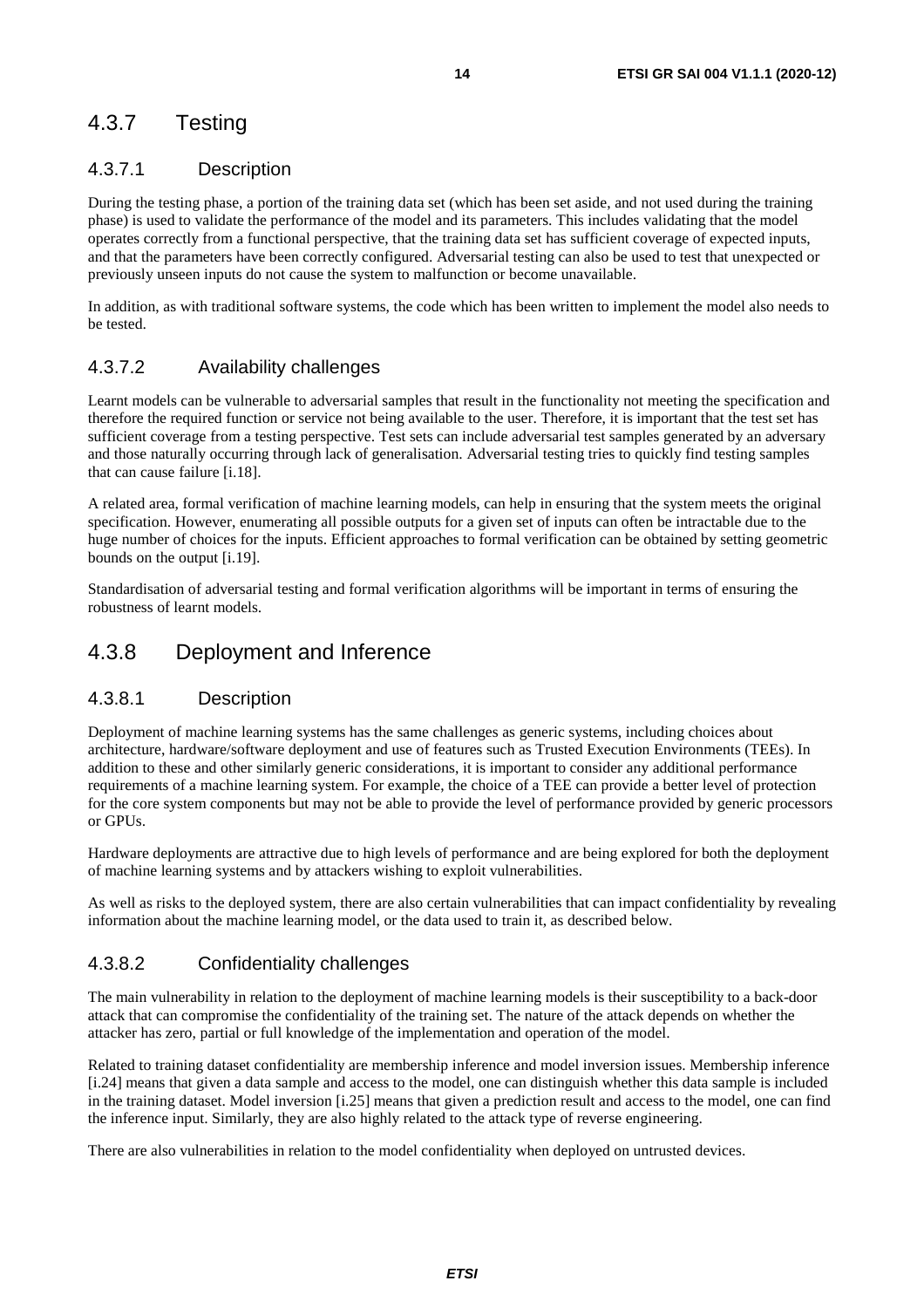#### <span id="page-14-0"></span>4.3.8.3 Integrity challenges

The integrity of a machine learning algorithm can be impacted by an attacker who forces the system to behave in an unexpected manner, or to return incorrect results.

This can be carried out directly while the system is in operation by carrying out an input attack as described in clause 6.2.

The integrity of the system can also be impacted through a back-door attack, which has been embedded as part of the training phase, and then triggered by a specific combination of inputs during the inference phase, as described in clause 6.3.

#### 4.3.8.4 Availability challenges

The availability of a system can be affected by various types of attack which cause catastrophic failure, or which cause the system to malfunction in such a way that it becomes unavailable.

Evasion attacks (such as malware obfuscation) can be used to introduce malicious behaviour into the system causing a denial of service.

#### 4.3.9 Upgrades

#### 4.3.9.1 Description

Upgrades to the machine learning model or the machine learning inference software should be treated with the same level of care as a generic change to a deployed system.

In addition, updates to the model parameters should be managed carefully, as any compromise can result in integrity or availability issues.

#### 4.3.9.2 Integrity challenges

Integrity issues can be caused by back door attacks which are deployed during the training phase, and then triggered by an update to system parameters or model.

#### 4.3.9.3 Availability challenges

Updated model parameters can be vulnerable to a poisoning attack as described in clause 6.1.

# 5 Design challenges and unintentional factors

### 5.1 Introduction

This clause describes challenges that need to be considered in the design of AI systems, or which can be the result of unintended consequences. They can be considered as security challenges or as features that can be exploited by malicious actors.

## 5.2 Bias

For machine learning applications, it is advantageous to have a large and well-balanced data set, and to ensure that the decisions made by the machine learning application are not prejudiced or biased in any way. Bias can manifest itself in several different ways.

• **Confirmation bias** occurs when data is selected or manipulated so that it produces outputs aligned to some predetermined assumptions.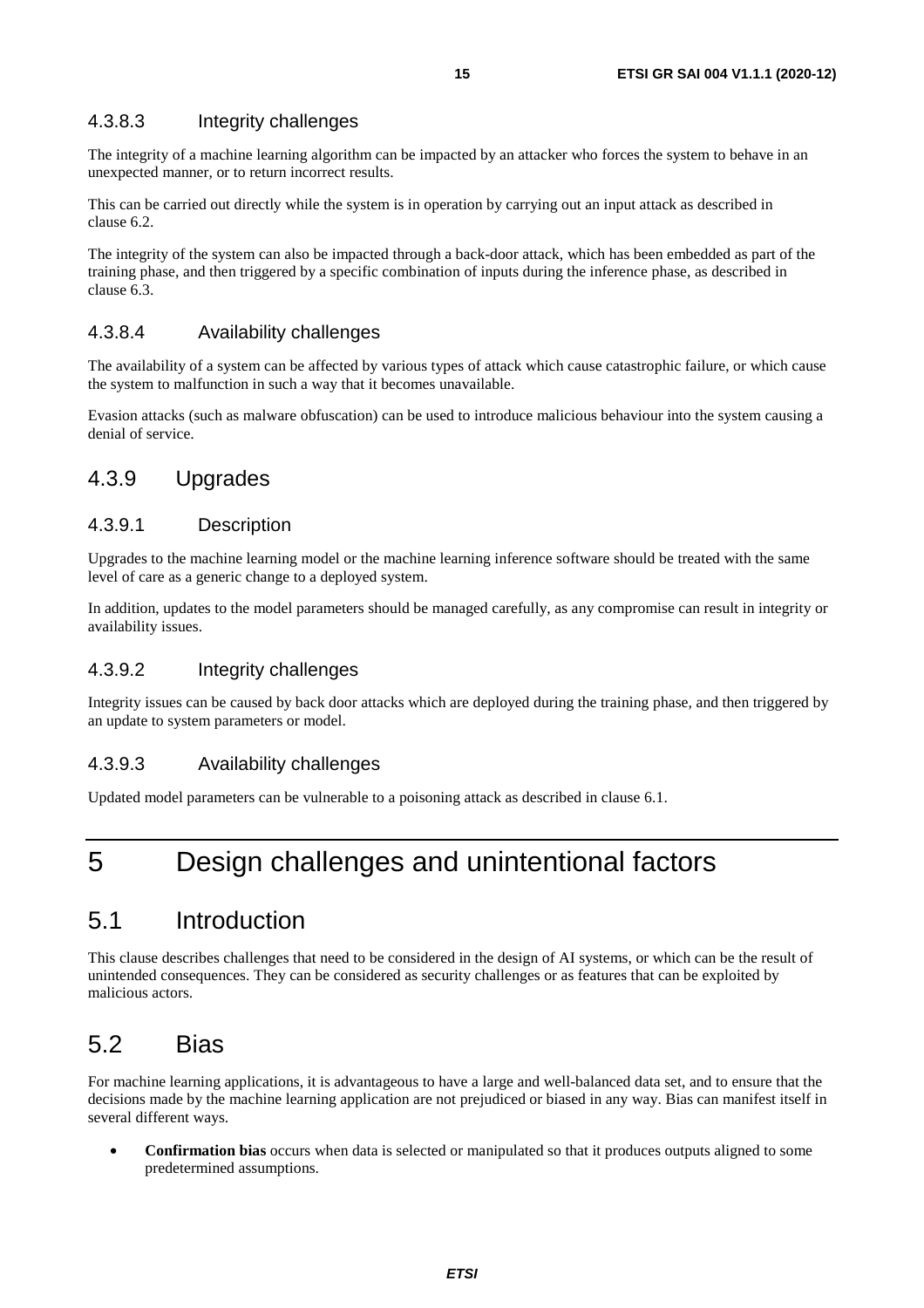- <span id="page-15-0"></span>• **Selection bias** occurs when data is selected subjectively, resulting in a data set that does not accurately reflect the population.
- EXAMPLE 1: When data is gathered using a survey, those people who are willing to participate in the survey are not necessarily an accurate reflection of the entire population.
- **Outliers** are data points which contain extreme values, and therefore can have a disproportionate impact.

EXAMPLE 2: When analysing customer spending habits, the presence of a single customer who spends significantly more than all the others will impact heavily on the average.

• **Underfitting** (where a model is too simplistic) and **overfitting** (where a model is overly complex) can both lead to an inaccurate view of the real data.

It is important to distinguish between systems that display unintended bias, and those whose design displays specific tendencies. Such tendency towards certain behaviours should be regarded as design goals for the system, not as bias.

- EXAMPLE 3: In a safety-critical application, such as autonomous vehicles, it can be desirable for the system to exhibit behaviour which errs on the side of safety rather than risk.
- EXAMPLE 4: In some systems, greater attention is paid to outliers, as they represent very important instances that have an unusually high impact on behaviour.

It is also important that bias is considered not only during the design and training phases, but also how bias can be introduced after a system has been deployed. In a famous example in 2016, a chatbot was launched, which was intended as an experiment in "conversational understanding", where the chatbot would engage with social networks users through tweets and direct messages. Within a matter of hours, the chatbot was beginning to tweet highly offensive messages. After the chatbot was withdrawn, it was discovered that the chatbot's account had been manipulated to display biased behaviour by internet trolls [[i.15\]](#page-6-0).

Bias does not necessarily represent a security issue, but can simply result in the system not meeting its functional requirement.

# 5.3 Ethics

#### 5.3.1 Introduction

The very concept of artificial intelligence introduces a number of ethical questions, although the perspective on these can be heavily influenced by culture, religion, philosophy and other factors. When it comes to the implementation of specific solutions, ethical questions can be more focused, as in the application of AI to identity and surveillance. There are also sector-specific ethical concerns, such as using AI-based solutions within the healthcare or justice sectors.

### 5.3.2 Ethics and security challenges

#### 5.3.2.1 Access to data

One of the major ethical concerns of AI systems relates to data privacy, in particular the use which is made of a consumer's data within an AI system. Some AI systems, such as virtual home assistants require the collection, analysis and processing of data not only to make decisions, but as training data to refine and improve the services they offer. While it is clearly necessary and acceptable for a consumer to provide data in order to make specific decisions or provide guidance, it could be considered as unethical to use that data for generic training which is beyond the original purpose. In addition, if the data gathered through such virtual assistants is business-related data, then data leakage can be a commercial risk, by leading to the exposure of intellectual property or business-sensitive information.

It should be noted that there are many AI systems that operate without using personal or sensitive data, in which case concerns about data privacy are less relevant.

Another challenge occurs when the concern over privacy has an impact on the performance or accuracy of a system.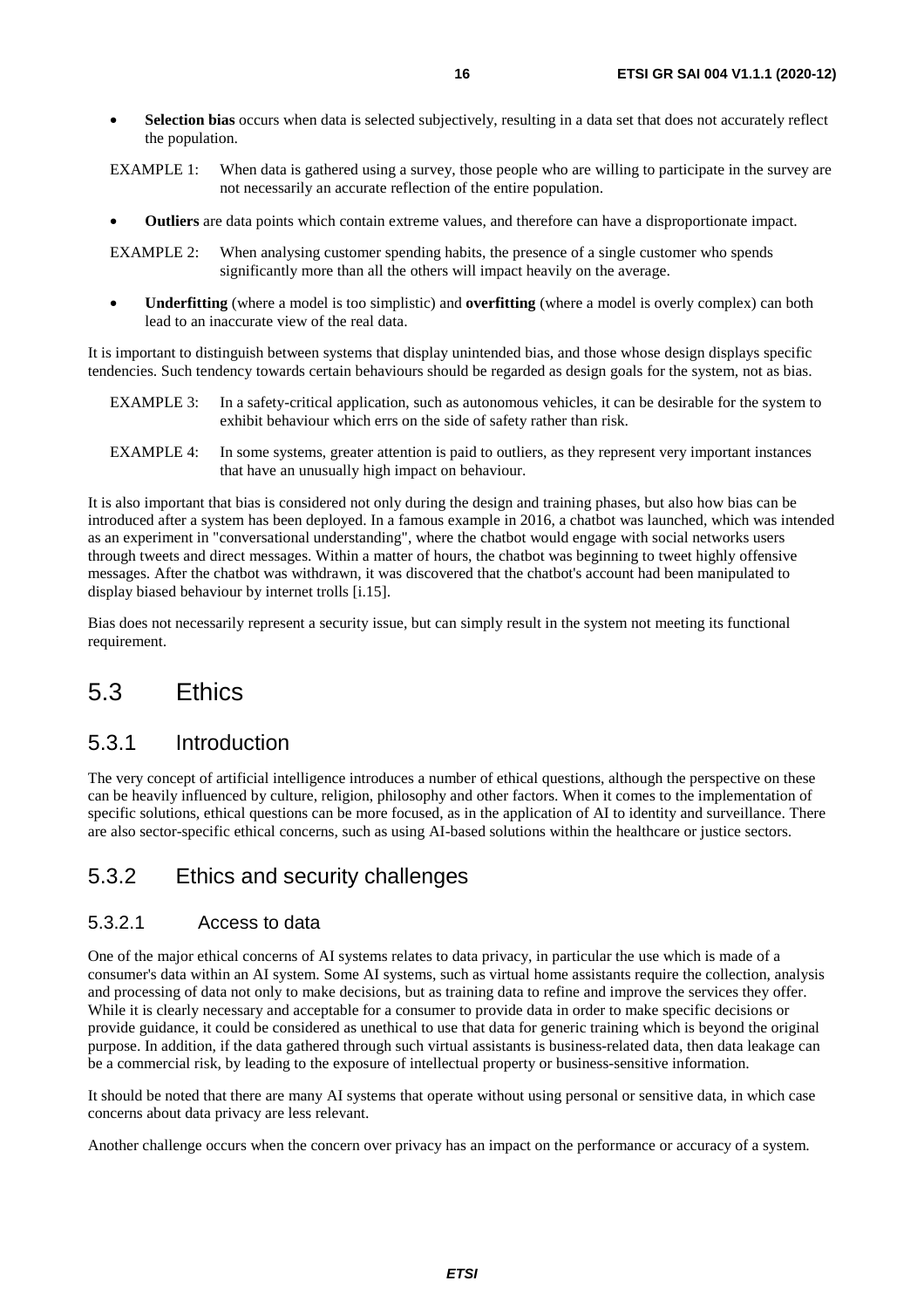<span id="page-16-0"></span>EXAMPLE 1: In the field of medical diagnosis, it is beneficial to have as broad a range of training data as possible. If many individuals choose to withhold their data due to privacy concerns, the effectiveness of the training could be impacted, resulting in a less efficient and effective system.

This applies also to cases where data is not of a personal nature but can be confidential or commercially sensitive.

EXAMPLE 2: A company uses their customer data to generate some insights from a machine learning algorithm, but is unable to use the same data to further train and improve the model.

#### 5.3.2.2 Decision-making

The second problem is related to the ethics and humanity of decision-making in AI systems, which is an extremely complicated problem. On the one hand, it could be considered unethical to use technology for making life-impacting decisions, since an electronic system has no moral or ethical compass to guide its decisions. On the other hand, it could be considered unethical **not** to use the latest technology to support decision-making.

A paper from University of Brighton [[i.20](#page-6-0)] discussed a hypothetical scenario where a car powered by AI knocks down a pedestrian, and explored the legal liabilities that ensue. In March 2018, this scenario became a reality when a selfdriving car hit and killed a pedestrian in the city of Tempe, Arizona. This brought into sharp focus not only the legal liabilities, but the potential ethical challenges of the decision-making process itself. In 2016, Massachusetts Institute of Technology (MIT) launched a web site called Moral Machine [[i.29](#page-7-0)] exploring the challenges of allowing intelligent systems to make decisions that are of an ethical nature. The site attempts to explore how humans behave when faced with ethical dilemmas, and to gain a better understanding of how machines ought to behave. The scenarios on which visitors can experiment include choosing the outcome of an accident involving a self-driving car and deciding between outcomes where varying numbers of people are killed or saved.

In the world of healthcare, many companies have invested large amounts of money in developing AI systems for diagnosis of disease. Some of these systems have shown remarkable performance and demonstrate clearly the capability for AI systems to outperform humans. For example, a system using clinical data from an eye hospital in the UK was shown to perform better than five out of six experts [\[i.27](#page-7-0)]. Another system in the area of breast cancer screening using data from UK and USA was shown to outperform six expert radiologists [[i.28\]](#page-7-0). However, not every system results in such performance enhancement. There are occasions when such systems perform well during the training and testing phases, but perform less well when faced with new patients and the challenges of diagnosis in real-time and under realworld conditions, where no two patients are alike, and the existence of multiple diseases adds to the complexity of decision-making. One analysis of such a system in Korea in 2018 discovered that the diagnoses of the AI system aligned with that of the medical experts only 50 % of the time [[i.21](#page-6-0)]. From an ethical perspective, it is important to consider the fundamental question of whether a system should be used in a certain scenario, and then there is an ethical imperative to ensure that any such deployed systems are trained using sufficient and accurate training data, and to ensure that they continue to perform in a highly accurate and effective manner.

Professor Ronald C. Arkin, from Georgia Institute of Technology, has published several papers about the use of AI in warfare. In one such paper, he makes the case that automated systems can perform more ethically than humans in some battlefield scenarios [\[i.22\]](#page-7-0).

#### 5.3.2.3 Obscurity

A 2017 report from Pega Systems titled "What Consumers Really Think About AI: A Global Study" [[i.23](#page-7-0)] revealed that many people had significant reservations about the use of AI systems (only 36 % were comfortable with the idea), but that many people actually used such systems without even realising (up to 84 %). Such reservations can be applicationspecific, with many people having reservations about the use of AI in life-critical scenarios (such as autonomous driving) but having much less concern about use in lifestyle applications (such as a recommender system for books).

#### 5.3.2.4 Summary

While ethical concerns do not have a direct bearing on the traditional security characteristics of confidentiality, integrity and availability, they can have a significant effect on an individual's perception of whether a system can be trusted. It is therefore essential that AI system designers and implementers consider the ethical challenges and seek to create robust ethical systems that can build trust among users.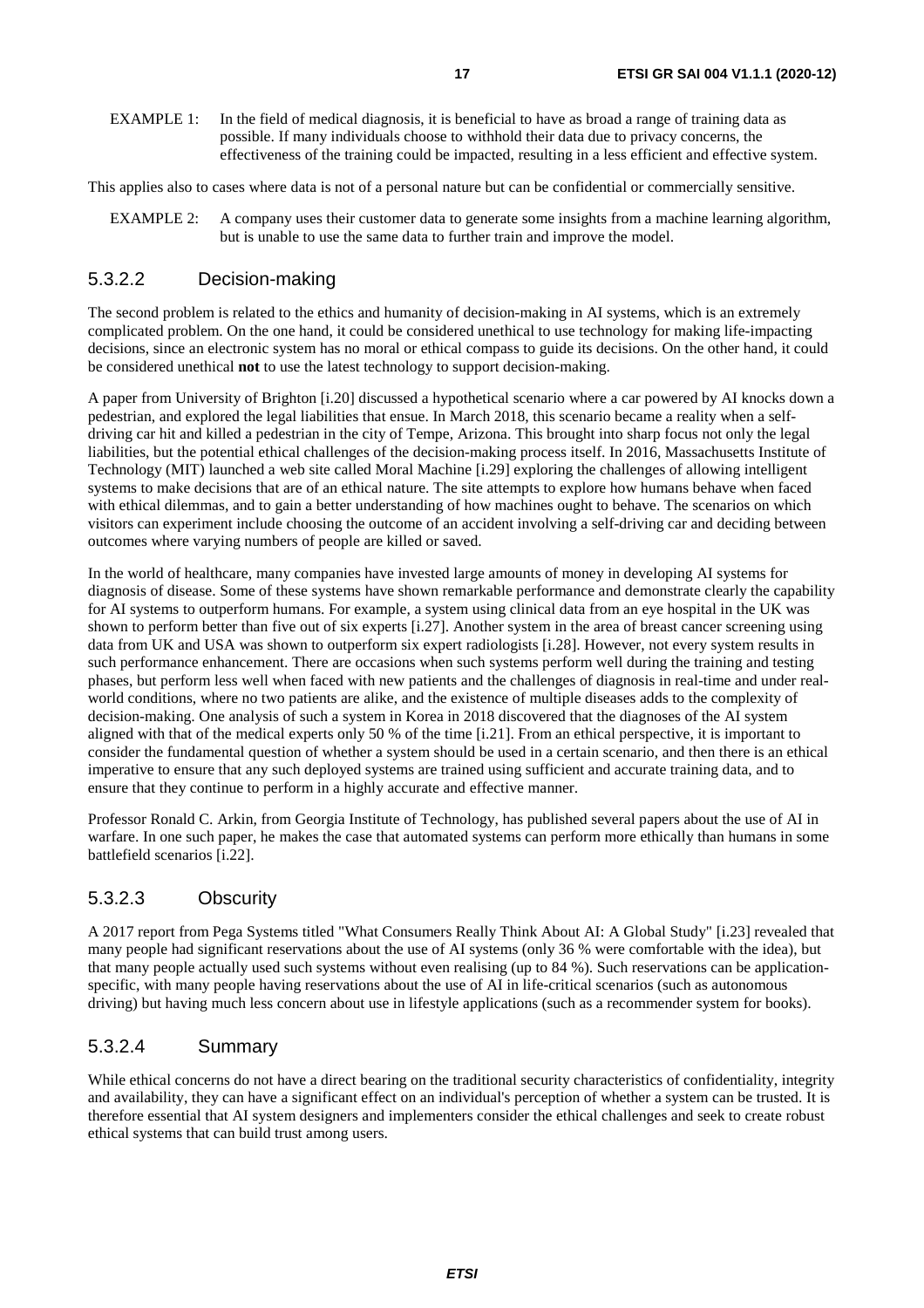### <span id="page-17-0"></span>5.3.3 Ethics guidelines

While there may not be broadly accepted solutions to the challenges set out in the previous clauses, there are many organisations who have produced ethical guidelines for the implementation of AI systems, including governments, researchers and other agencies at both national and international level. However, it is questionable whether the guidelines themselves have had any significant impact on human decision-making in the field of AI. This question was posed by Thilo Hagendorff from the University of Tübingen, Germany in a February 2020 paper [\[i.17](#page-6-0)] where he analysed and compared 22 sets of published guidelines, highlighting some overlaps and omissions.

In May 2019, the Organisation for Economic Co-operation and Development (OECD) adopted a set of principles on AI when they approved the OECD Council recommendation on Artificial Intelligence [\[i.30](#page-7-0)]. The principles aimed to set standards for AI that were practical and flexible enough to stand the test of time in a rapidly evolving field, and complemented other OECD standards in areas such as privacy, digital security, risk management and responsible business conduct.

In April 2019, the European Commission High Level Expert Group on Artificial Intelligence published their Ethics Guidelines for Trustworthy AI [[i.4](#page-5-0)]. In their report, they recommended four Ethical Principles that can be considered as the foundations for lawful, ethical and robust AI systems, seven Key Requirements when implementing AI systems, and a series of critical concerns raised by AI.

Since 2017, the United Nations has been holding an annual AI for Good Summit, organised by the International Telecommunication Union (ITU), UN sister agencies, XPRIZE Foundation and ACM. The week-long event brings together business, government and civil society to identify practical applications of AI, and scale those for global impact. The ITU also has a number of related groups exploring AI and machine learning:

- ITU-T Focus Group on "Artificial Intelligence for Health" (FG-AI4H)
- ITU-T Focus Group Machine Learning for Future Networks including 5G (FG-ML5G)
- ITU-T Focus Group on AI for autonomous and assisted driving (FG-AI4AD)
- ITU-T Focus Group on "Environmental Efficiency for Artificial Intelligence and other Emerging Technologies" (FG-AI4EE)

In the UK, in 2019, the Alan Turing Institute published a guide for the responsible design and implementation of AI systems in the public sector [[i.3](#page-5-0)], with the intention of assisting delivery leads in ensuring they develop and deploy AI ethically, safely and responsibly. It is designed to complement and supplement the UK Government's Data Ethics Framework [[i.5\]](#page-5-0).

In Germany, in 2019, the Datenethikkommission (data ethics commission) published a report addressing the ethics of AI [[i.16](#page-6-0)]. It contains ethical criteria and policy recommendations for protecting the individual, fostering social coexistence and for securing and promoting wealth in the digital age. The report considers AI as a special case of an algorithmic system and stresses that most of its findings apply to algorithmic systems in general.

# 5.4 Explainability

In order to trust the behaviour of AI systems, it is important that the decision-making processes are transparent, understandable and explainable. The level of explainability required can often be related to the application in question. For simple recommender systems, where the results are not life-critical, it may be satisfactory to trust the outputs of an AI system without any real understanding of how or why the decision was made. However, for life-critical decisions (such as those in the healthcare or autonomous vehicle domains) it is not only critical that the decisions made by the system are accurate and can be trusted, but that they are also transparent. This requirement for explainability can also occur in heavily regulated industries (such as financial services) where systems need to demonstrate regulatory compliance, but also need to be transparent about how they have achieved that compliance.

Achieving a sufficient level of explainability can be straightforward when using basic machine learning approaches (such as decision trees) but becomes a much more serious challenge when more complex approaches (such as neural networks and deep learning) are adopted.

Explainability is more related to assurance and trust than to security.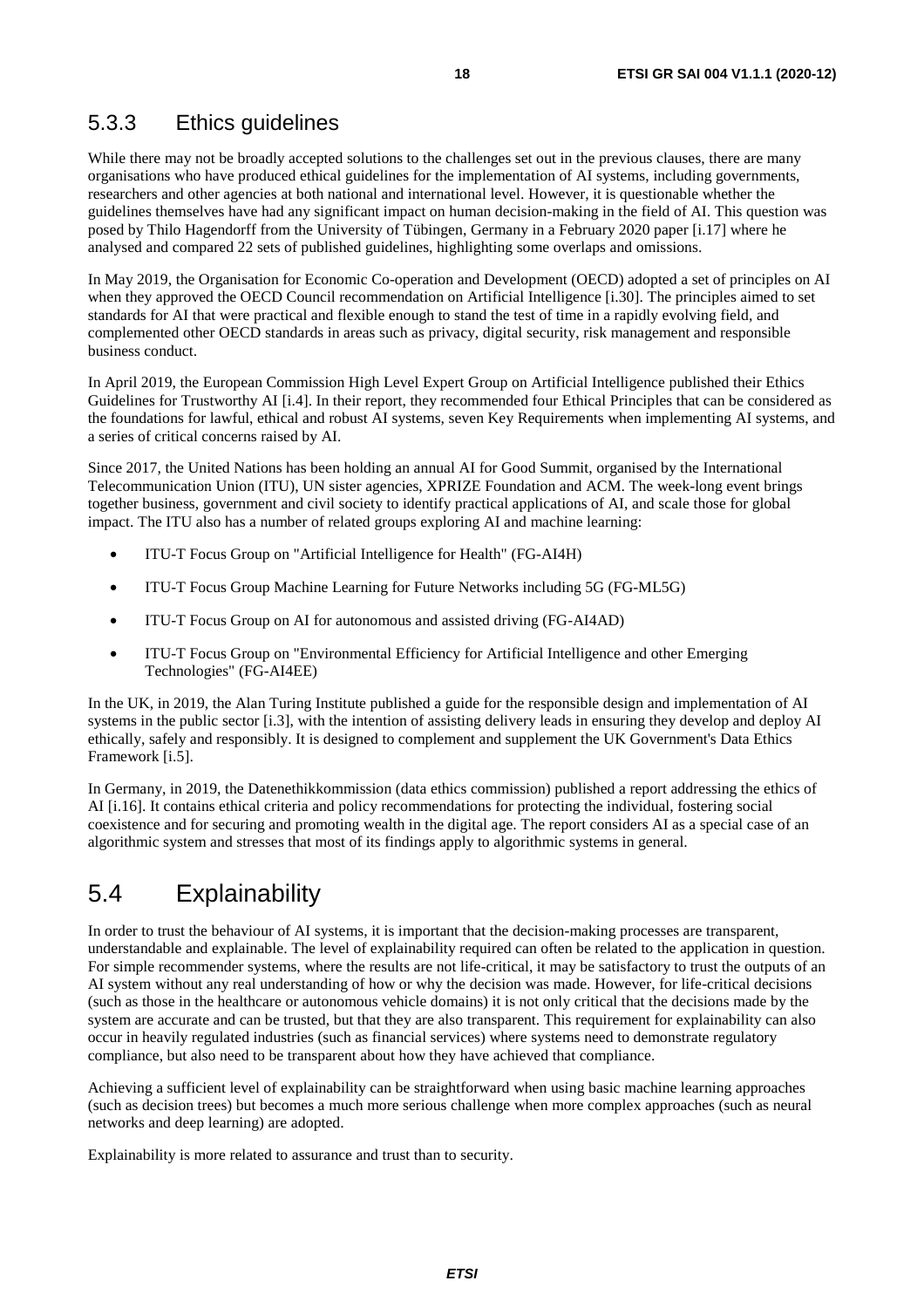# <span id="page-18-0"></span>5.5 Software and hardware

Traditional software vulnerabilities also exist in AI systems and should be treated in the same way as for any software system.

Hardware implementations are becoming more common, particularly for applications where the training or deployment requires very high-speed processing, and systems might be deployed using GPU, FPGA or ASIC implementations. This clearly introduces an entirely different threat surface, a full analysis of which is outside the scope of the present document.

# 6 Attack types

# 6.1 Poisoning

In a poisoning attack, an attacker seeks to compromise the AI model, normally during the training phase, so that the deployed model behaves in a way that the attacker desires. This can be due to the model failing based on certain tasks or inputs, or that the model learns a set of behaviours that are desirable for the attacker, but not intended by the model designer.

Poisoning attacks can typically occur in three ways:

- **Data set poisoning** is often the most direct way to poison a model, since the data set contains all of the knowledge on which the model is based. If an attacker can introduce incorrect, or incorrectly labelled, data into the data set, then the entire learning process can be disrupted. This can be done during the data collection or data curation phases, and can be very hard to detect, since training data sets are typically very large, and often come from multiple distributed sources.
- **Algorithm poisoning** occur when an attacker interferes with the algorithms used for the learning process. For example, federated learning is an approach which aims to protect the privacy of an individual's data. It does this by training individual models on subsets of data, and then combining the learned models together to form the final model. This means the individual data sets remain private but creates an inherent vulnerability. Since any individual data set could be controlled by an attacker, they could manipulate that part of the learning model directly and influence the overall learning of the system.
- **Model poisoning** occurs when the entire deployed model is simply replaced by an alternative model. This type of attack is similar to a traditional cyber-attack where the electronic files comprising the model could be altered or replaced.

### 6.2 Input attack and evasion

An input attack (also referred to as an evasion attack) occurs when an attacker modifies the input to the AI system to cause the system to malfunction. Such changes or perturbations can be very small, making them very hard, if not impossible, to detect. For example, by changing just a few pixels of an input image, the system might be forced to wrongly identify the image. Another example, presented at the IEEE/CVF Conference on Computer Vision and Pattern Recognition in 2018 [\[i.10](#page-6-0)] shows how an adversary can make a small change to a traffic sign, and completely change how a system will interpret it.

Input attacks occur in the deployment phase when systems are already in use and do not require the integrity of the system itself to be compromised at all. The AI system simply behaves as it should, with the output being manipulated due to specific changes in the input.

## 6.3 Backdoor Attacks

Backdoor attacks refer to attacks where an attacker can:

- 1) embed special patterns in the model during training phase; and
- 2) trigger an unexpected output by a designed input (called triggers) during the inference phase.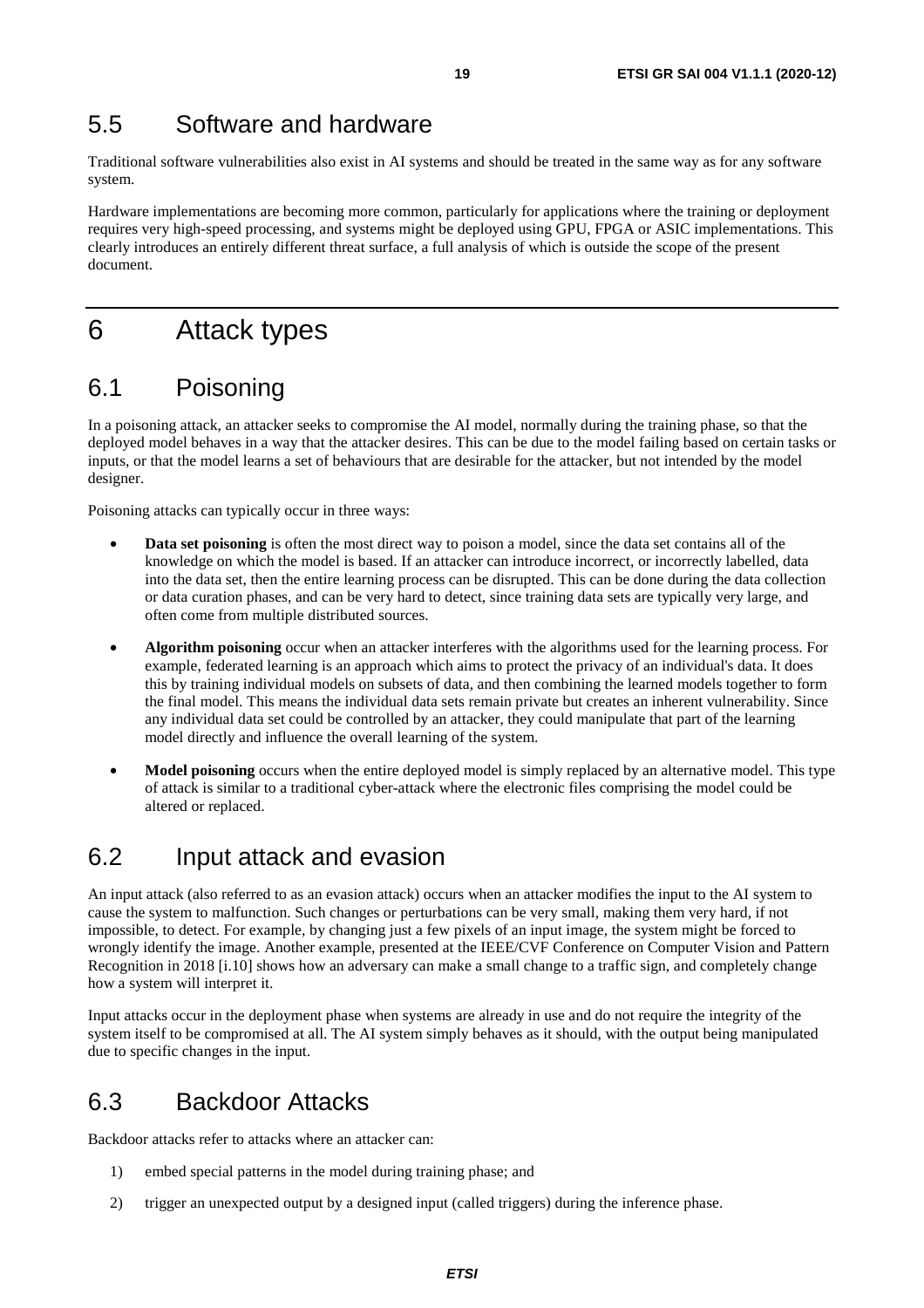<span id="page-19-0"></span>Backdoor attacks therefore involve both the training and inference phases, whereas poisoning attacks and evasion attacks involve only a single phase (either the training or inference phase). A backdoor attack can use poisoning as part of the attack, but it is not necessary. Other means to conduct backdoor attacks include via transfer learning, where a student model inherits backdoors from the teacher model.

A backdoor attack may attempt to introduce very specific behaviour and outputs from the AI system, or it may be a more general attack, for example an attempt to redirect resources or degrade performance, which could ultimately lead to catastrophic failure.

# 6.4 Reverse Engineering

Most AI systems are opaque, where the systems accept inputs, and generate outputs without ever revealing the internal logic, algorithms or parameters. In addition, training data sets, which effectively contain all the knowledge of the trained system, are also usually kept confidential. This means it is usually impossible for an outside observer to determine exactly how a system works, or why it produces particular outputs. However, even the most carefully protected systems can be susceptible to reverse engineering.

For example, in a 2016 paper, researchers from Cornell Tech, EPFL, and University of North Carolina showed that it was possible to use a so-called "model extraction attack" to effectively reproduce the functionality of a machine learning system [\[i.11\]](#page-6-0).

More recently, in 2018, researchers from the Max-Planck Institute for Informatics showed how they could infer information from opaque models by using a sequence of input-output queries [\[i.12](#page-6-0)].

# 7 Misuse of AI

There are two general areas of potential misuse related to AI systems, firstly the misuse of data, and secondly the misuse of the AI algorithms themselves.

With respect to data, where the data gathered for training or input to the system is of a personal or sensitive nature, there are certain rights and protections provided by regulation, whereby such data can only be used for the stated purpose. Misuse of such data could occur unintentionally and without any malicious intent.

EXAMPLE 1: An AI system evolves to produce outputs that are different from the original system.

In such cases, care is essential so that the use of personal or sensitive data continues to conform to the agreed purpose.

A more malicious type of misuse is where an AI algorithm itself is used for a completely different purpose than originally intended.

EXAMPLE 2: An AI system generates authentic human speech. This has many positive applications but can also be used by a malicious actor to attack a voice-based biometric authentication system.

In a 2018 report entitled "The Malicious Use of Artificial Intelligence: Forecasting, Prevention and Mitigation" [\[i.14](#page-6-0)], these challenges are set out in some detail by researchers from the Universities of Oxford, Cambridge, Yale, Stanford and others.

# 8 Real world use cases and attacks

### 8.1 Overview

This clause describes real-world attacks that have been observed on AI systems. Many theoretical adversarial attacks are of academic interest only and have not been realised in the real world, due to lack of motivation or the lack of reward for the attacker.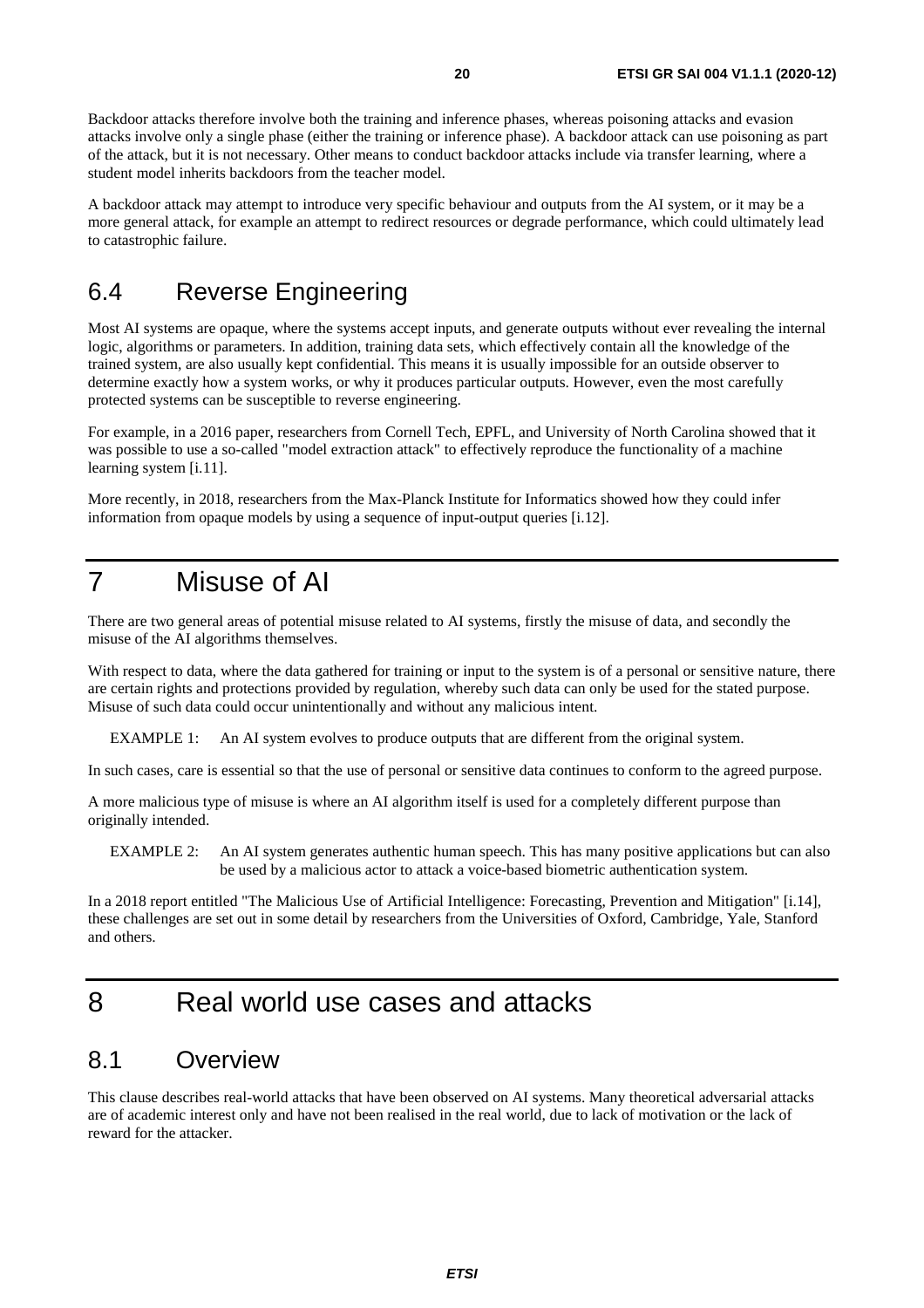# <span id="page-20-0"></span>8.2 Ad-blocker attacks

Online advertising is a powerful and effective medium, but users can often perceive advertisements as intrusive or malicious. This has led to the growing use of ad-blockers, which can attempt to detect, filter and block ads, often based on the regulatory requirements for ads to be clearly recognisable. This in turn has led to advertisers pursuing creative approaches to avoid detection, for example, by obfuscating the HTML or meta-data associated with the ad.

Increasingly, both participant in the resulting 'arms race' are making use of machine learning approaches, on the one hand to create more effective blocking mechanisms, and on the other hand to find ever more creative ways of avoiding detection.

**Perceptual ad-blocking** is an approach aimed at identifying ads from their content, rather than from the metadata such as URLs and markup. At the ACM Conference on Computer and Communications Security (CCS) in November 2019, Tramèr et al. demonstrated a security analysis of the perceptual ad-blocking approach, nine general classes of attack against perceptual ad-blocking, and a number of adversarial examples for eight ad classifiers currently available on the market [\[i.1\]](#page-5-0).

# 8.3 Malware Obfuscation

The ongoing battle between malware authors and detection tools is another good example of the use of adversarial machine learning, where malware authors use more complex obfuscation techniques to evade detection by machine learning and signature-based tools.

At the 10<sup>th</sup> ACM Conference on Data and Applications Security and Privacy in early 2020, Millar et al. describe a novel malware detection model for a mobile OS using a deep learning Discriminative Adversarial Network (DAN) [\[i.2](#page-5-0)]. This approach is demonstrated to be robust against four real-world obfuscation techniques and demonstrates the potential of the approach to generalise over future obfuscation methods not seen during the training phase. The model is tested against almost 70 000 obfuscated and non-obfuscated malicious and benign software samples.

# 8.4 Deepfakes

Deepfakes are synthetic media in which a person in an existing image or video is replaced with someone else's likeness. The creators often leverage techniques from machine learning and artificial intelligence to create and manipulate media with highly realistic results. They have been used extensively for celebrity fakes, hoaxes, fake news and financial fraud, and also have the capacity to be used as a tool for ransomware attacks, or as a threat to biometric authentication systems.

# 8.5 Handwriting reproduction

The subject of handwriting recognition and reproduction presents very significant challenges, largely due to the variability of text, including differences between writing implements (such as fountain pen, pencil or ball pen) and material (paper grade and quality). Variability is also introduced by the writers themselves and can be based on speed of writing and environment.

In 2016, a team from University College London demonstrated a system which used a combination of semi-supervised and unsupervised learning to produce specified output text in the handwriting style of a specific individual [\[i.9](#page-6-0)].

Even if such a system is secure, it could be misused by a malicious actor.

EXAMPLE: Enabling an attacker to forge an individual's signature or handwriting style to forge documentation or attack a biometric authentication system.

# 8.6 Human voice

In September 2016, researchers published a paper describing the use of machine learning for generation of audio [\[i.13](#page-6-0)]. This showed:

1) how non-existent but human language-like speech can be produced;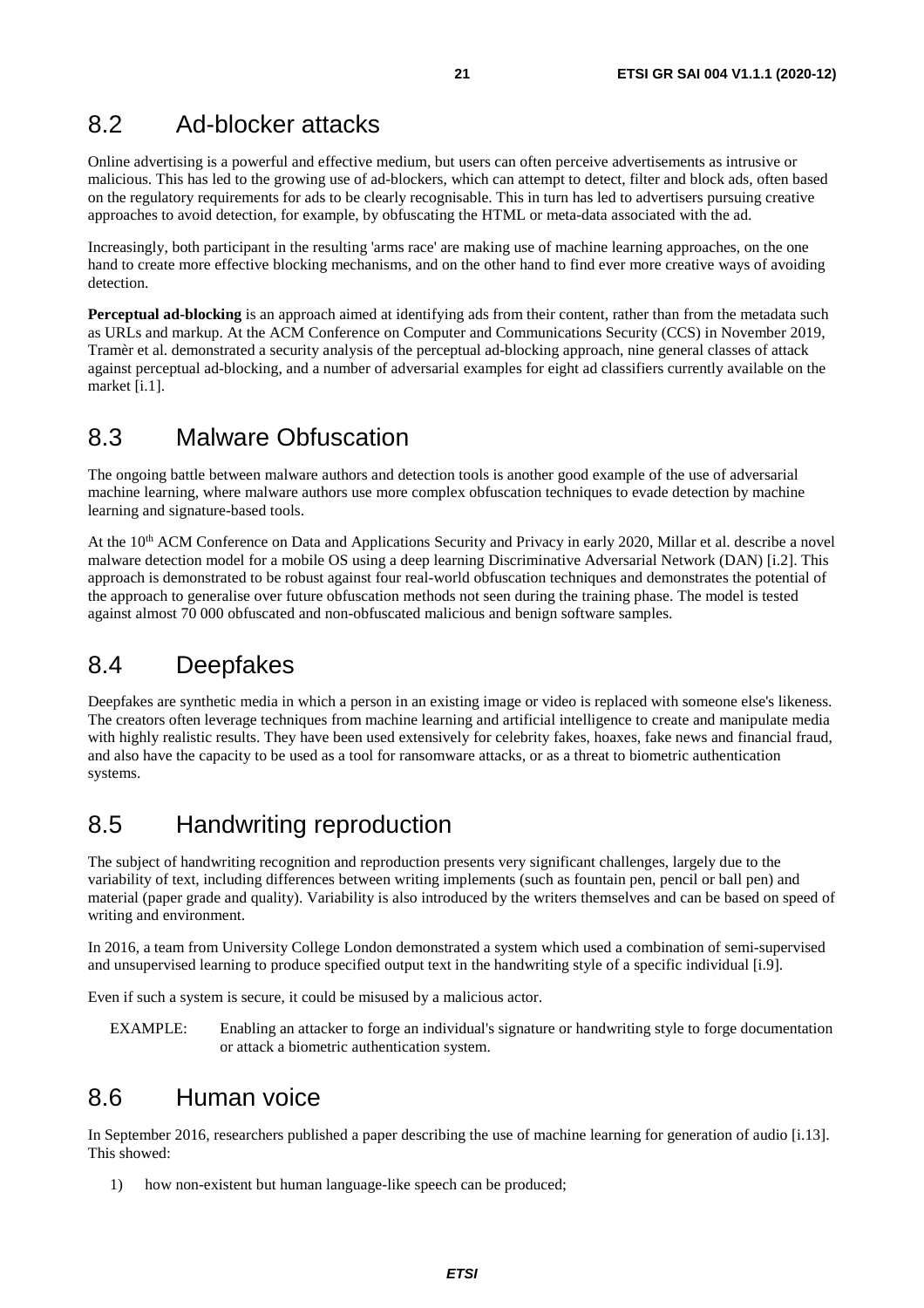- <span id="page-21-0"></span>2) how the same approach could be used to improve existing text-to-speech capability; and
- 3) how the approach could be used to generate realistic passages of music.

Such systems can be misused by malicious actors.

EXAMPLE: A system which reproduces realistic-sounding samples of the voice of a specific individual combined with a text-to-speech capability could be used to attack biometric authentication systems based on voice recognition.

# 8.7 Fake conversation

In 2016, a California start-up built and released a chatbot which mimicked the speaking style of a number of characters from a famous television show [\[i.31\]](#page-7-0). This enabled users to have somewhat realistic, although limited, conversations with the chatbot, whose responses were based on hours of audio recordings of speech for three main characters.

In 2017, the chatbot was evolved further to base its speech patterns on the individual consumer who is using it. Although limited in the type of 'intelligence' displayed by common virtual home assistants, the chatbot learns to use similar language, phrasing and intonation as the individual consumer with which it is communicating.

The ability to produce realistic human speech makes it more difficult for an individual to determine whether they are communicating with another human being or a machine, which can lead to different behaviours, and a different approach to security and privacy. Accurate speech reproduction can also be used to attack voice-based biometric authentication systems.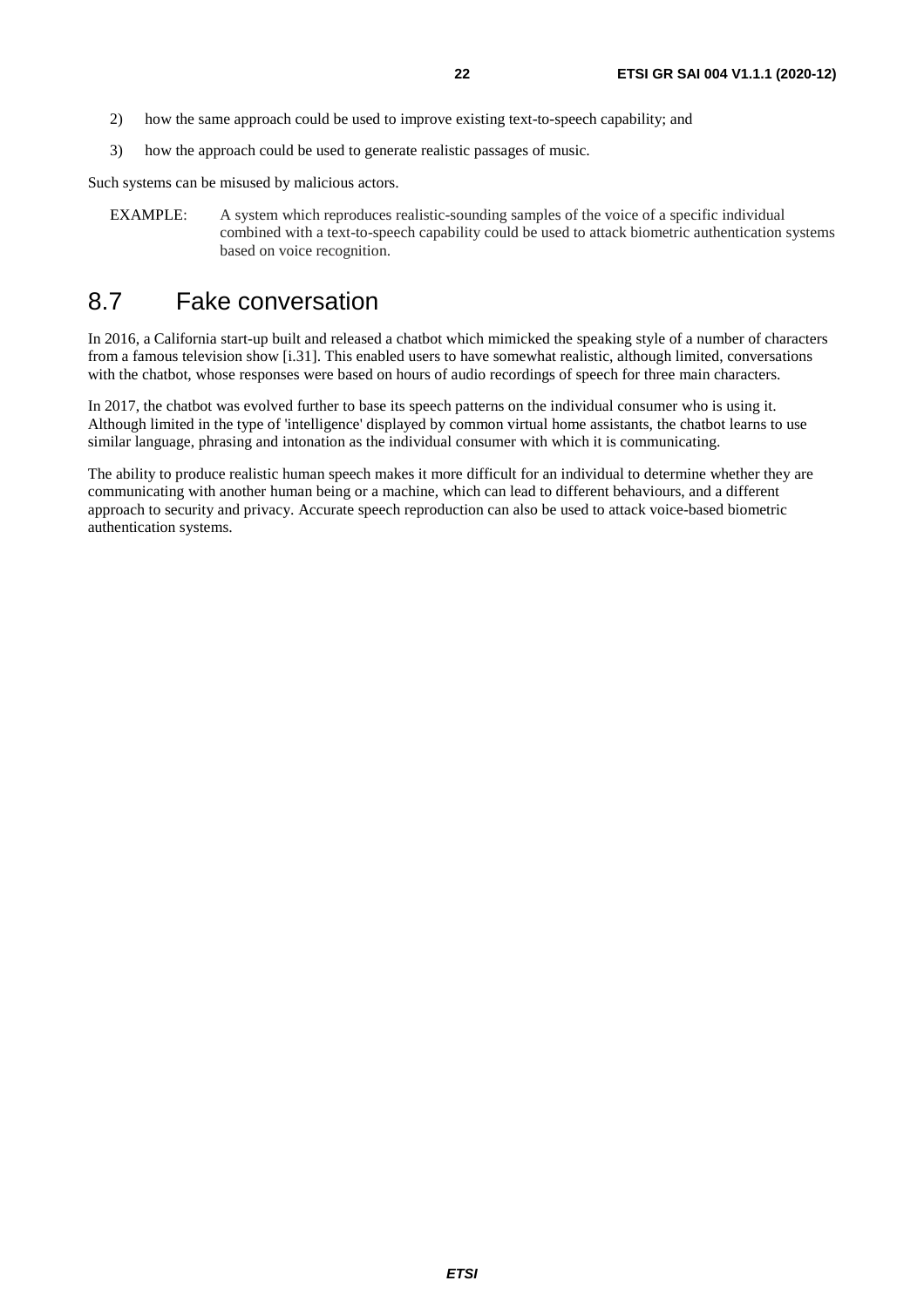# <span id="page-22-0"></span>Annex A: Bibliography

- NIST IR 8269: "A Taxonomy and Terminology of Adversarial Machine Learning".
- NOTE : This document sets out information related to Attacks (including Targets, Techniques and Knowledge), Defences and Consequences within the field of Adversarial Machine Learning.